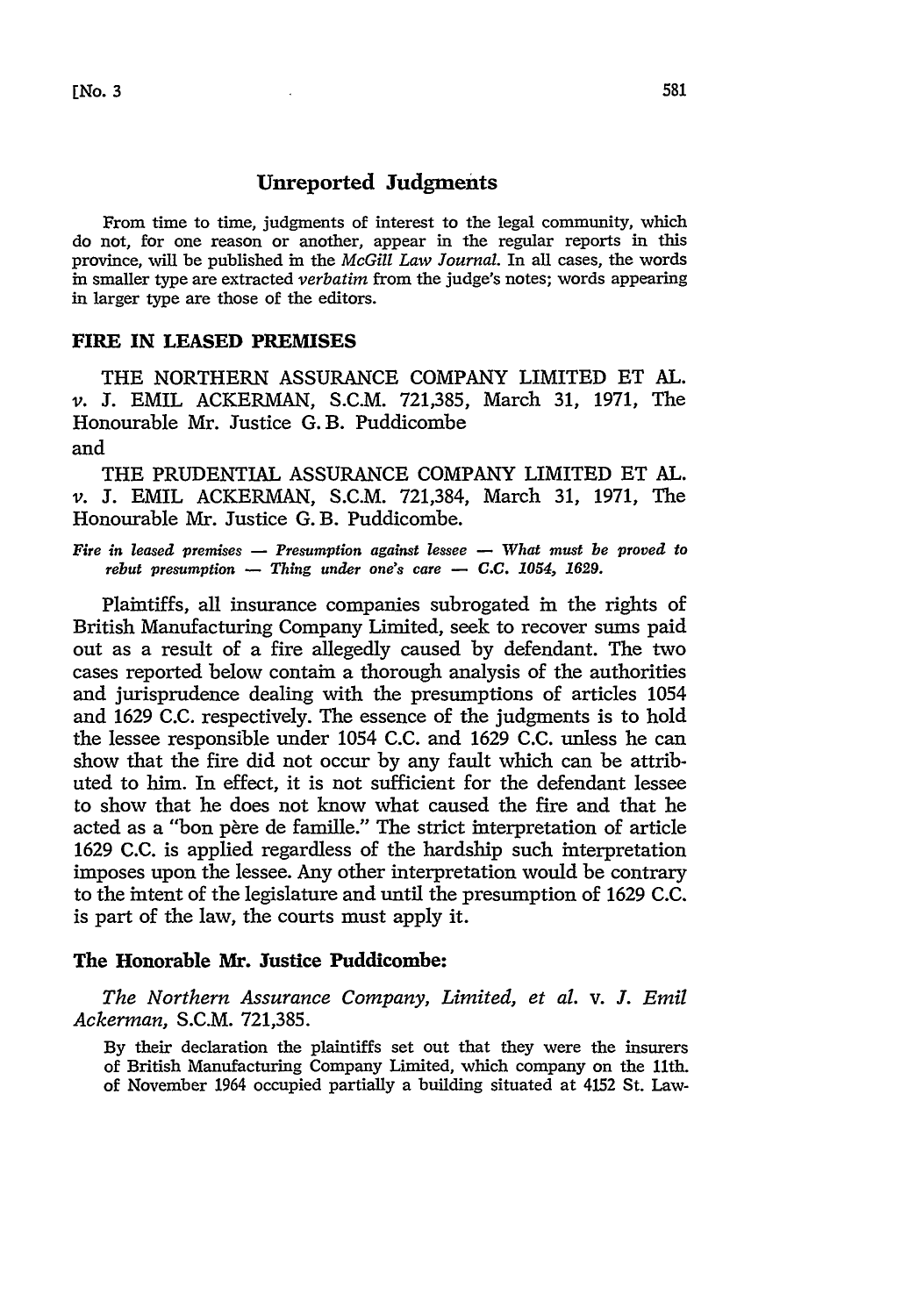rence Boulevard, Montreal. On that date the said building was laid waste by fire causing damages to their assured which by agreement between the parties amounted to \$58,000.00. On the said date the defendant partially occupied the same building *"i* titre de locataire". (Declaration, paragraph  $3$ )  $-$  Paragraphs 4 and 5 of the declaration read as follows:

- *,4-* Cet incendie fut provoqu6 par la faute du d6fendeur ou des personnes pour lesquelles il dtait responsable *ou des choses qu'il avait sous sa garde, plus particulirement en ce que:*
	- *a)* les locaux loués servant à la fabrication de vêtements étaient mal entretenus;
	- b) les machines à tricot du défendeur étaient situées en dessous des tables remplies de linge et de coton; (My italics)
	- *c) la flamme autour d'un moteur d'une des machines 1 tricot mit le feu au livre et au coton;*
	- *d*) les employés du défendeur étaient incompétents et négligents et ne travaillaient pas selon les règles de l'art;
	- 5- Les demanderesses invoquent la présomption sous l'article 1054 du Code Civil:»

(My italics)

British Manufacturing Company Limited ceded and transferred its rights to the plaintiffs insofar as the amount paid by the latter to the said company was concerned. (Exhibit P-1)  $-$  Plaintiffs effectively claim, then, the amount due to each of them in accordance with the admissions dated the 17th of August 1970 as aforesaid.

Pleading to the action the defendant alleges that the fire was in no way due to his fault or negligence or to persons for whom he was legally responsible; that he was unable to prevent the said fire by reasonable means; that he took care of the premises which he occupied in a manner befitting a prudent administrator. In consequence he asks for the plaintiffs' action being dismissed.

This action was joined for proof and hearing with the action bearing the number 721,384, in which The Prudential Assurance Company Limited, of London, England and others were plaintiffs and the present defendant was defendant.

The proof shows that a motor operating a knitting machine caught fire and the sparks coming from it set fire to some material on the floor around the said machine. This material, orlon or cotton, was scrap from material used by the said machine.

It also transpires from the evidence that the plant was cleaned twice daily, (transcript, page 19) - The fire occurred just before cleaning time, that is at about ten minutes after five in the evening, the work finishing at six o'clock. The motor was checked all the time, that is it was cleaned out but was not taken apart completely. Nothing was found wrong, (transcript, page 20).

It is to be noted that this present action, as distinct from the action bearing the number 721,384, invokes the presumption of article 1054 of the Civil code. The pertinent part of that article reads as follows: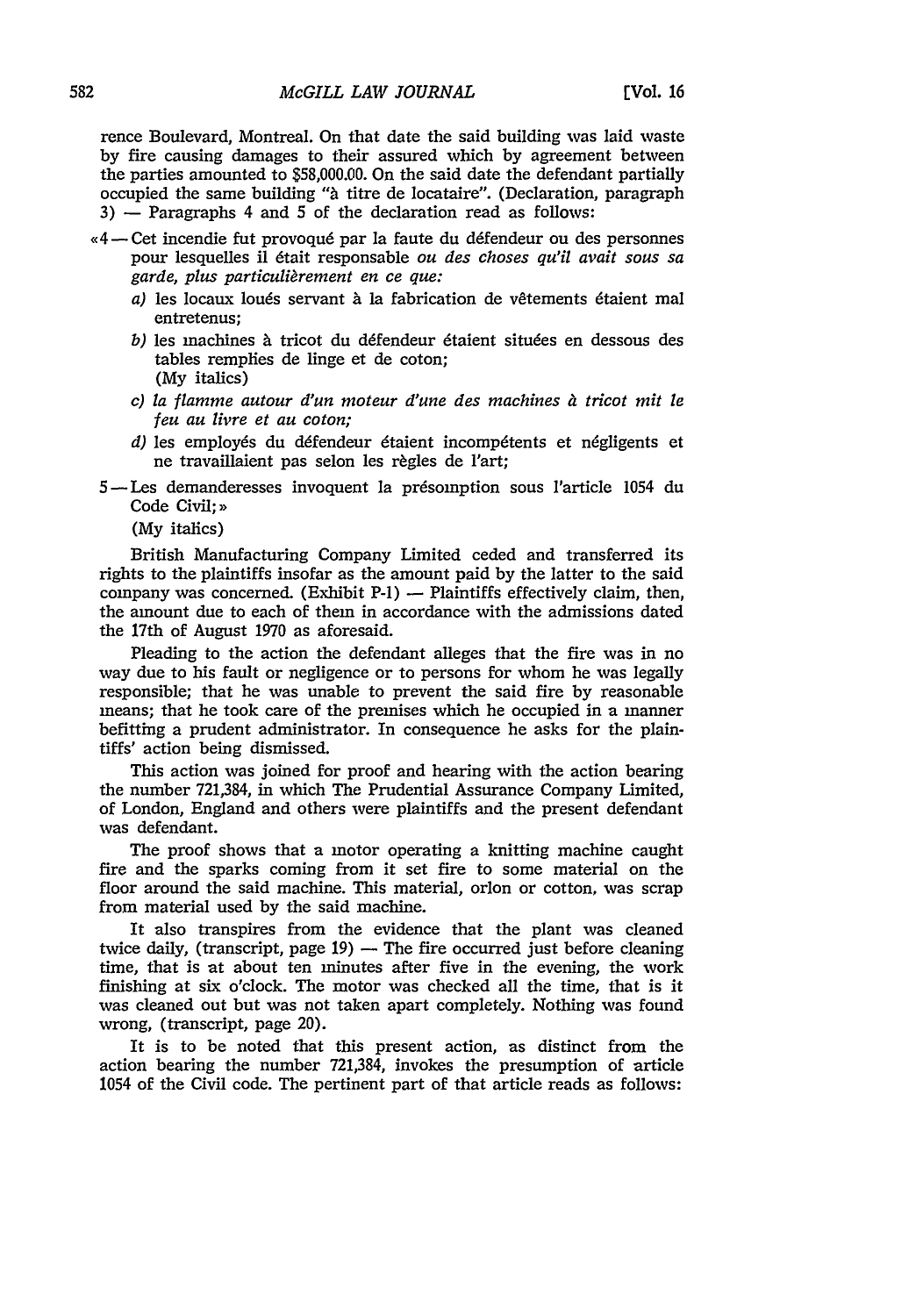"He is responsible... for the damage caused... by things he has under his care.

The responsibility attaches **...** only when the person subject to it fails to establish that he was unable to prevent the act which had caused the damage."

There is a superabundance of jurisprudence respecting the exculpatory clause mentioned above. In essence it would seem to be settled law that the clause operates in favour of the person who has a "thing" under his control which has caused damage when he can show that the operation of the "thing" was affected by some extraneous factor beyond his power to foresee or control which factor caused the thing to cause the damage.

"Under the law of this province responsibility for damage caused by a "thing" can only be attributed under article 1054 C.C. *where such damage is caused by the autonomous act of that "thing".* While it is not necessary for the claimant to show how a "thing" caused the damage, once it is established that that "thing" did cause the damage, it is, however, necessary that he should identify the "thing" which did the damage or at least produce evidence sufficient to justify a reasonable inference with respect thereto." (My italics). *(Federal 5-10-150 to \$1 Stores Ltd. v. Tony,* (1954) B.R. 232, Hyde, **J.,** at page 238.)

Of course it is necessary that in order to invoke the presumption of fault plaintiff must first establish that the damage was in fact caused by the "thing" in question, and secondly, that that "thing" was at the time under the care of the defendant. (Anglin, C.J. in *Lacombe* v. Power [1928] S.C.R. 409, at page 411.) But, it is not necessary for the injured party to prove what caused the "thing" to do the damage or set in motion a series of events which caused it. Once the "thing" under the care of the person having it under his care has been established to have caused the damage, in order to exculpate himself he must first show how the accident occurred; it is no defence merely to say that the cause of the accident is unknown, that such person was unaware of any defect in the installation and could not prevent the accident, *Camiel v. Plotnick* (1935), 73 S.C. 517; *North British and Mercantile Insurance Co. Ltd. v. Henry Morgan Co.* (1938), 76 S.C. 435, McDougall, *I.,* at page 487; *Richer v. Normandin* [1940] S.C. 85, McDougall, **J.,** at page 86); *Gougeon v. Leduc* [1941] S.C. 463, McDougall, **J.,** at page 464; In *Dame Bourgouin v. Sullivan* [1942] B.R. 593, McDougall, J., at page 594, has found the following:

"Modern gas stoves, of the type here in question, where employed in the normal and usual course, do not explode when in good condition. When they do, *it is a reasonable and prima facie assumption* that the equipment was not in the condition it should have been." (My italics).

The rule set forth by McDougall, **J.,** in the aforementioned cases was approved in *Astor Sweets Inc. v. Korman* [1949] B.R. 425; *De Garnock v. Bourque* [1948] R.L. 429, Archambault, **J.,** at pages 436 and 438; in *Dame Cherrier v. St-Laurent* [1957] C.S. 217, Eugene Marquis, **J.** refers to *Camiel v. Plotnick* adding: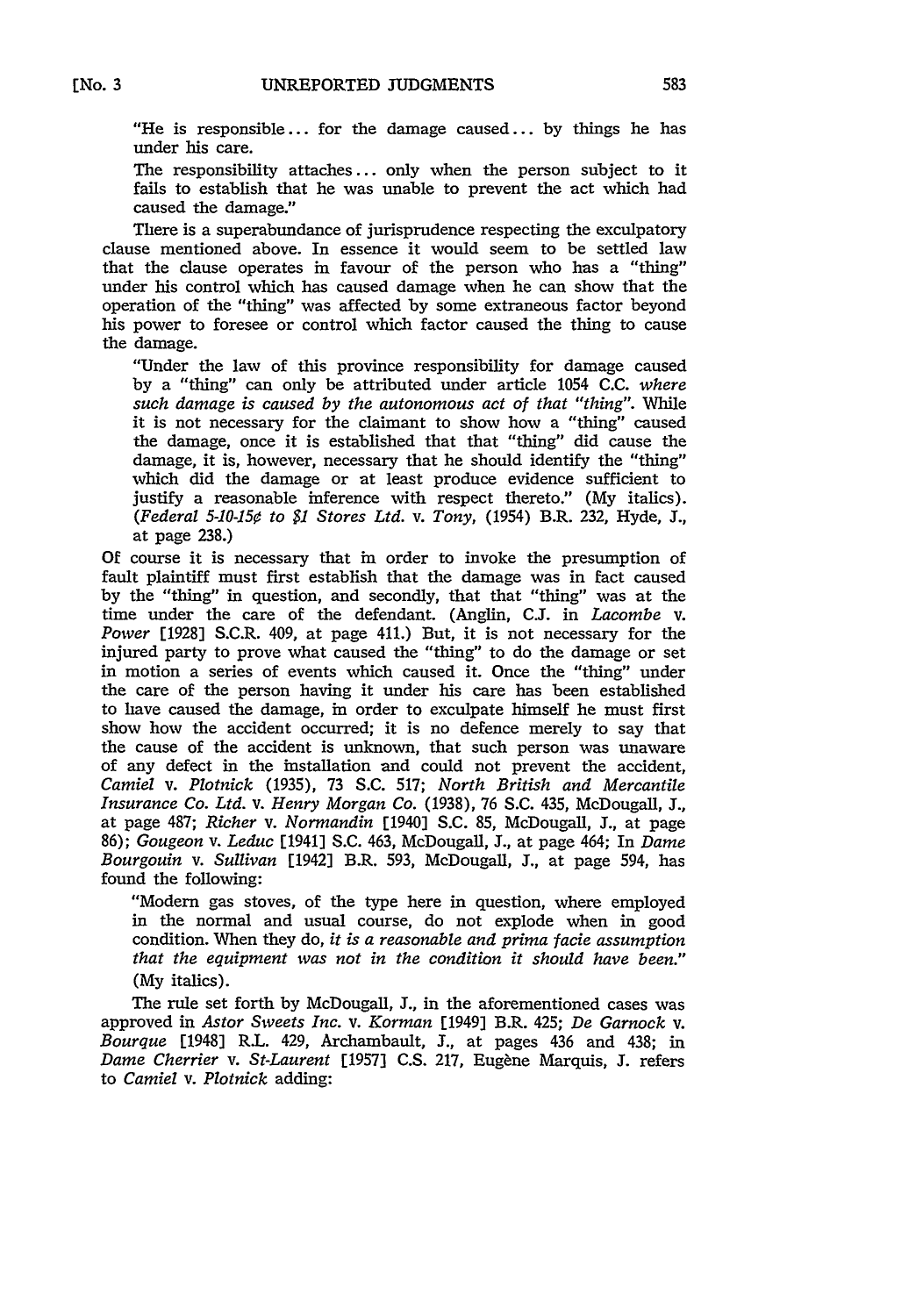«En résumé, si le gardien ne peut expliquer l'accident causé par sa chose, il est responsable, et en second lieu, il est encore responsable, si ayant expliqué la cause de l'accident il ne peut démontrer qu'il a pris toutes les precautions raisonnablement possibles pour éviter cet accident.»

In *Comeau v. Desrochers* [1960] R.L. 176, Challies, **J.,** as he then was, says at page 189-190:

"If the garage owner does not explain the fire, he has not proved that the fire occurred without any fact [sic] or fault on his part."

Insofar as the suggestion that the cause of the damage was "cas fortuit", in *Lesage v. City of Montreal* [1923] S.C.R. 355, Brodeur, **J.,** at page 360, says:

,(Le Conseil priv6, dans **la** cause de **la** *Citd de Montrdal v. Watt et* Scott, après avoir déclaré que le débiteur, pour s'exonérer, doit montrer d'une manière raisonnable qu'il n'a pu empêcher le fait qui a caus6 le dommage, ajoute que le cas fortuit et la force majeure pourraient en conséquence produire cette exonération.» «Je considère que si le débiteur n'apporte pas une preuve formelle et décisive, s'il se contente de prouver qu'il ne connaît pas la cause de l'accident, il ne détruit pas la présomption de faute édictée contre lui.»

However, there is jurisprudence which would seem at first sight to contradict the statement made above that the manner in which the exculpatory clause of 1054 C.C. operates is settled law. One must, of course, consider each case in the light of the facts proved therein. The case of *Colpron v. The Canadian National Railway Co.* [1934] S.C.R. 189, presented considerable difficulty in upholding this contention. One Colpron, an employee of the Canadian National Railway Co., was killed under the following circumstances: He and some fellow workmen were engaged in loading a steel beam weighing a ton or more. To raise the beam a block of wood was placed on its end and on which was supported a twelve foot wooden plank which was used as a lever to raise it so that a chain might be wound around it which chain was used to tranship the beam. At the end of the beam was a cavity into which the plank was placed. Colpron's two companions then bore down on the plank in order to raise the beam sufficiently to allow Colpron to place the chain underneath. This was the usual procedure in loading such material. In the instance the two companions proceeded as usual. After Colpron had wound the chain around the piece of steel they allowed it, the piece of steel, to subside on the chain above the end of the plank without removing it. At this moment one end of the steel beam was resting on another metal beam and the other end on part of the chain. The two men assisting Colpron then, leaving the plank, went some 20 to 25 feet away to use a chain block with which they intended to continue the operation. In the interval, when neither Colpron or any other workmen were handling either the lever, the block, the chain or the beam, the latter moved and, obeying the law of gravity, fell and struck the end of the plank throwing it into the air; it struck Colpron with a blow resulting in his death. Duff, **C.S.** (at page 192) says: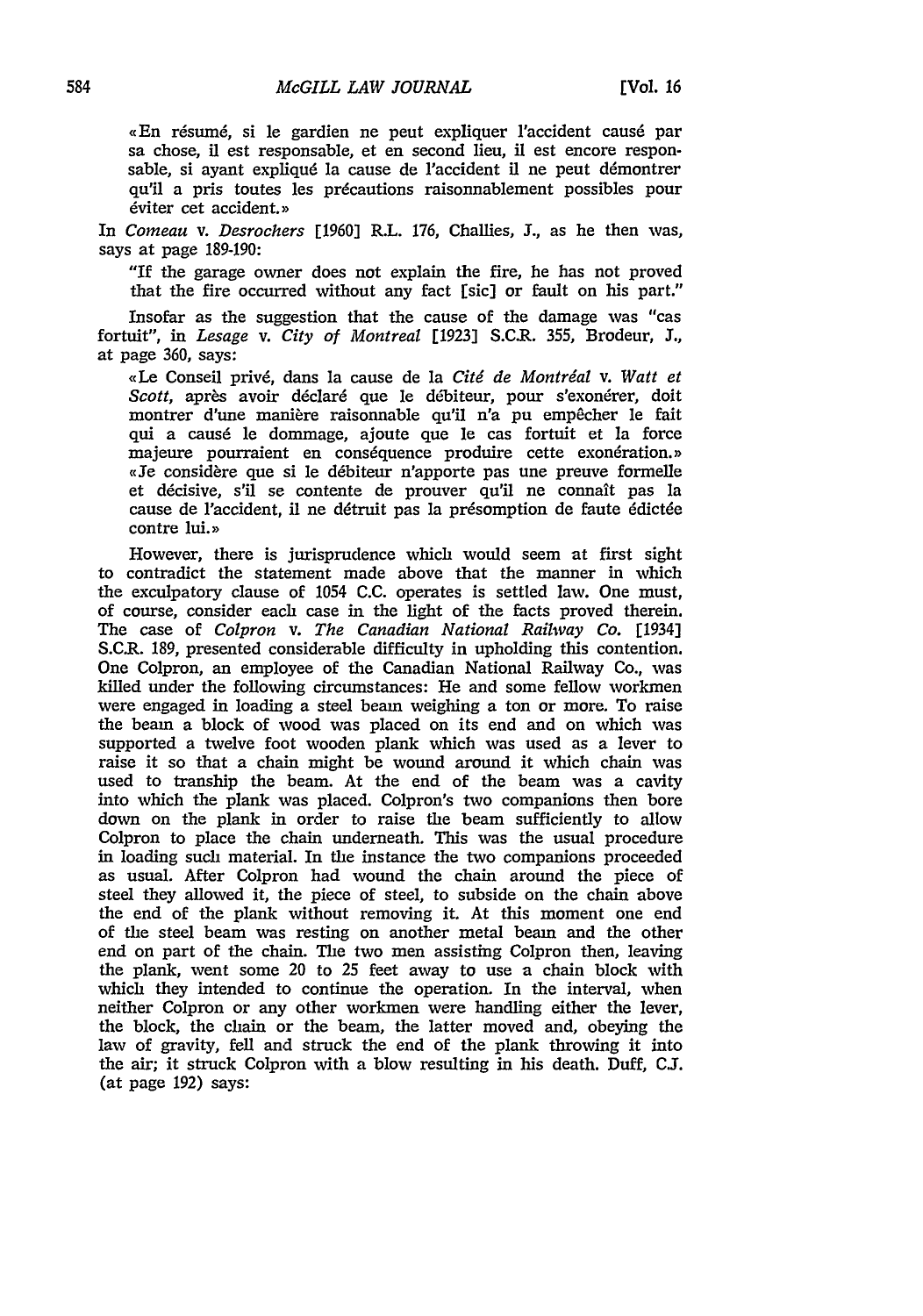"It is not open to dispute that the language of the Judicial Committee just quoted *(City of Montreal v. Watt and Scott Ltd.* (1922), 2 A.C., 555) embraces and, indeed, actually contemplates a case in which "the damage complained of" has occurred in such circumstances that no reasonable precautions on the part of the employer could have prevented it. Nor do I think there is any room for controversy as to what "reasonable precautions" means as applied to an issue raised by such a claim. I think one must put oneself in the position of an employer assumed to be both prudent and competent and to have applied his mind seriously to the risks of harm to which his employees might be exposed in the course of their employment. Then, I think, one must ask oneself whether the facts in evidence, in themselves or in the inference properly arising from them, establish that the occurrences which caused the damage complained of would not fall within the risks reasonably foreseeable by such an employee so applying himself to the matter of the safety of his employees, under a proper sense of his duty in that respect. If the facts in evidence are such as properly to satisfy the tribunal of fact that this proposition has been established, then I think the exonerating paragraph applies and the defendant has brought himself within its terms."

The learned chief justice then went on to say that unquestionably the precise effect of the findings of the trial judge were in some doubt. He, Duff, **CJ.,** assumed there to be no finding in the courts below against the Canadian National Railway Co. He then applied to the case the criterion he had posed above. His conclusion was that the respondents, that is the Canadian National Railway Co., had neglected no precaution, had disregarded no risk, which one could find to have been reasonably appropriate or reasonably foreseeable. In other words, he adds, that the Canadian National Railway Co. had exculpated itself.

Cannon, *J.,* in the same case refers to *Quebec Railway Light Heat and Power Co. v. Vandry* [1920] **A.C.,** 662, quoting Lord Sumner (at page **675),** to the effect that the plaintiff must first prove that a "thing" was under the care of the defendant and, secondly, that this thing had caused him prejudice in order to impose on the defence the necessity that it could not prevent the fact which caused the damage. He says at page **195:**

«Nous croyons que toutes les choses inanimées sont susceptibles d'échapper au contrôle et à la garde matérielle de l'homme, même celles qui sont «inertes». Ces dernières, en effet, demeurant soumises aux lois physiques, **h** l'action des forces naturelles (pesanteur, vent, etc.). Sous l'empire de ces forces, elles peuvent échapper à l'action de leur gardien; elles ne lui obéissent plus; il y a «fait de la chose» et non «fait de l'homme».

He remarks on the means of defence open to the defendant, e.g. the victim's fault, *cas fortuit ou force majeure.* He says that the judge in the Court of first instance did not find categorically that the accident was caused **by** the victim himself, quoting the following from the **judg**ment *a quo:*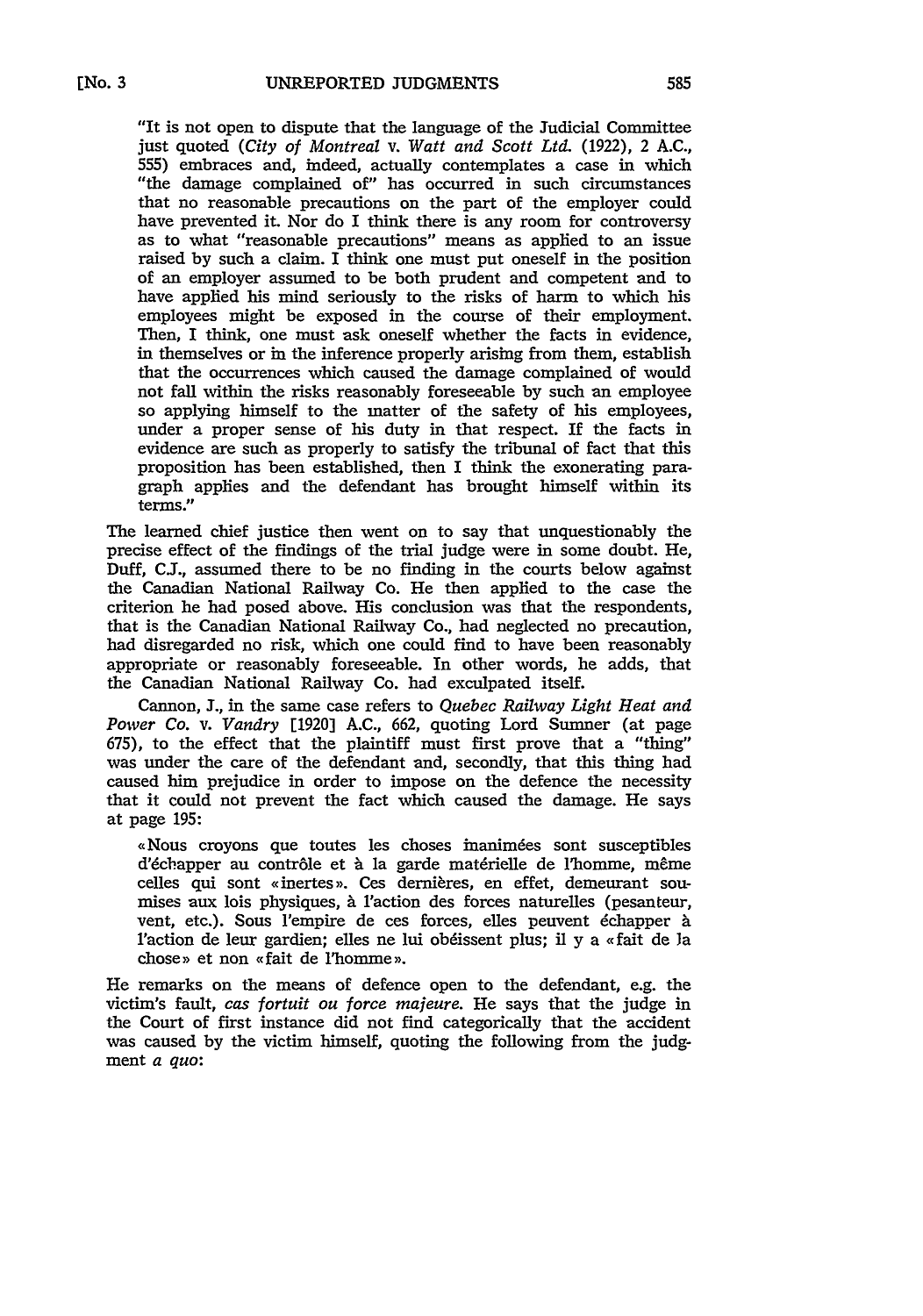,C'est lui-m me qui avait pass6 la chaine autour de **la** poutre, et quand il eut fini il donna ordre aux deutx hommes de la descendre, ce qu'ils firent, laissant probablement le bout du madrier en dessous de la poutre. Ils n'étaient pas encore rendus à l'endroit où était suspendue la seconde chaîne que le madrier, brusquement déplacé par un mouvement quelconque de la poutre, vint frapper le père des demandeurs.

Qu'est-ce qui a pu occasionner ce mouvement de la poutre solidement placde sur une autre et qui y est restde? Une seule explication a *6td* donnée; c'est que la chaîne avait été mise autour de la poutre d'une manière un peu lâche, que quelques mailles étaient les unes sur les autres, qu'elles auraient glissé sous le poids de la poutre, qui elle-même aurait oscillé suffisamment pour donner un contre-coup au madrier.

De ce qui suit, il me paraît que si la faute déterminante de l'accident n'a pas été commise par le défunt lui-même, il faut dire qu'elle est au moins inconnue, mais dans un cas comme dans l'autre, la défenderesse ne serait pas responsable.»

Cannon, **J.** then goes on to say:

«Mais peut-on lui reprocher de ne pas avoir pris les moyens de prévenir l'accident, s'il lui était impossible de prévoir qu'un pareil concours de circonstances pourrait amener le mouvement de cette poutre ou de la chaîne? Après avoir procédé de la même façon, sans accident, depuis plusieurs années, il était invraisemblable qu'une poutre de trois tonnes, placée au-dessus d'une autre poutre reposant sur elle avec cette chaîne, tomberait sur ce madrier de façon à le projeter dans l'espace. Nous croyons 6tre en presence d'tn pur accident; et, comme l'a indiqué le juge de première instance, l'on ne saurait dire que, par des moyens raisonnables, l'intimée aurait pu éviter cet accident. Dans l'espèce, il ressort de l'ensemble de la preuve que rien ne pouvait faire prévoir cette perte de contrôle de la chose; et, en cons6quence, **i1** serait impossible d'indiquer par quel moyen raisonnable l'intimée aurait pu empêcher le fait anormal qui a causé le dommage.»

With the utmost respect I cannot agree that the circumstances disclosed in this case and the damage inflicted was due to pure accident. One cannot dispute the law of gravity. Nevertheless, an inert object does not move, following the said law, of its own accord when it has been supported. Before the law of gravity comes into effect, the support must be displaced. When the beam in question, moved it was, of necessity, because, for one reason or another, the support had been removed resulting in the application of the law of gravity.

It seems to me that there could be little question but that the unfortunate Colpron was at fault and thus the exculpatory clause of 1054 C.C. operated in favour of the Canadian National Railway Co. The judgment of Duff, **C.J.** in no way disputes this, he simply assumed no fault of the Railway Company had been found in the Courts below.

Nor can I agree, logically as it may be presented, that the presumption raised by 1054 C.C. relates, when a lease is involved, to the presumption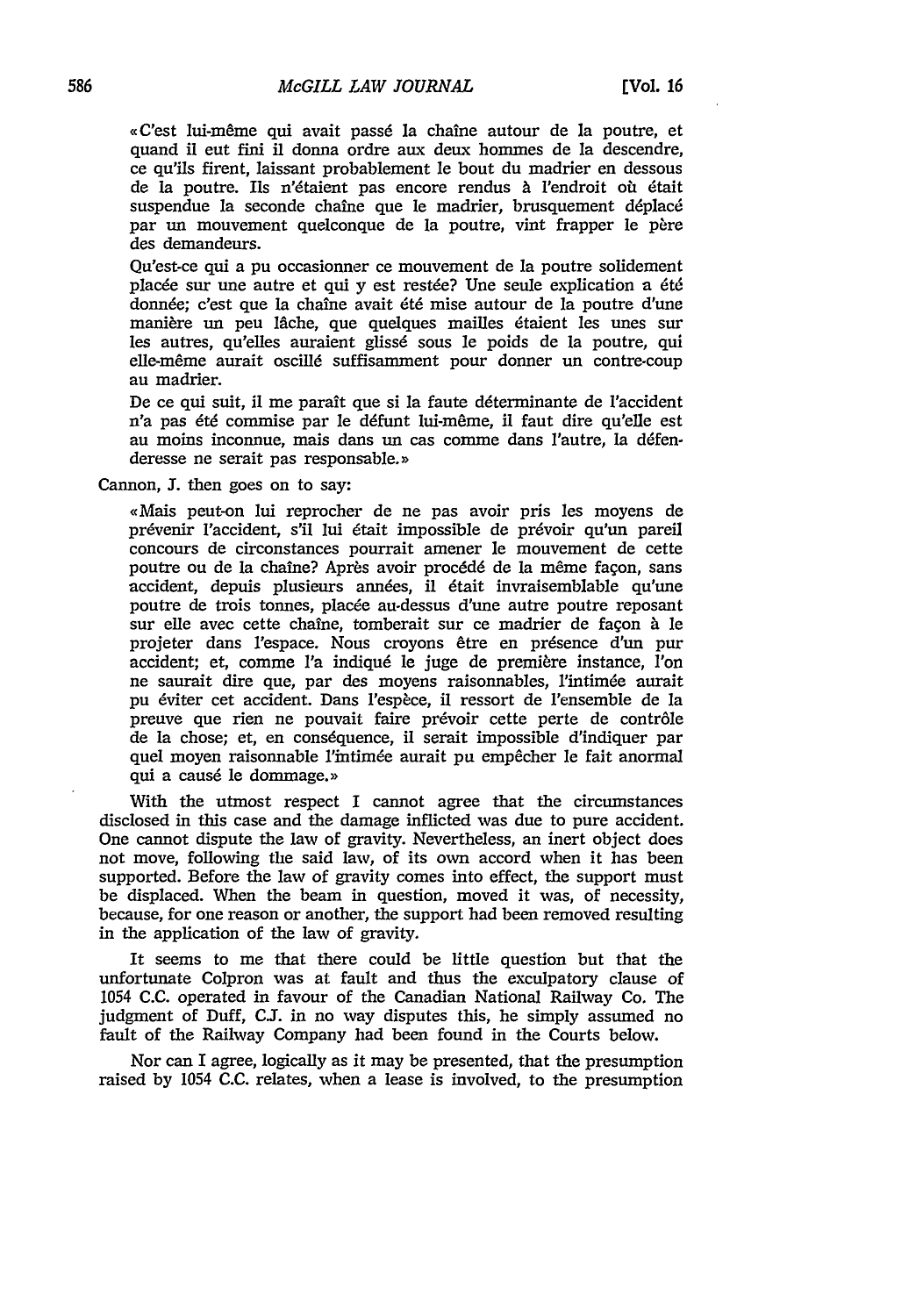raised **by** article **1629 C.C.** 1054 **C.C.** is a general rule of responsibility. **1629 C.C.** applies only in the particular case of the responsibility of the tenant to his landlord, which is made quite clear by the succeeding article 1630 **C.C.** I am well aware that current jurisprudence has given a wide interpretation to the final clause of **1629 C.C.** The distinction between the responsibility set up in the two articles is manifest by their two exculpatory clauses. Hence, under 1054 C.C. the person subject to it is responsible when he fails to establish that he was unable to prevent the act which caused the damage. Under **1629** C.C. the lessee may escape the presumption by proving that he was not at fault. Thus it would seem that the presumption of 1054 C.C. is a much stronger one than that of **1629 C.C.**

In the present case the Court finds that the damage was caused by the machine in question, that this machine was owned and operated by defendant, that defendant has failed to prove that the fire set **by** the said machine was not the autonomous act of the machine, that is to say, no proof has been given of any intervention by a third party causing the machine to set the fire.

In consequence plaintiffs' action must be maintained. Wherefore judgment is for plaintiffs.

*The Prudential Assurance Company Limited, et al v. J. Emil Ackerman,* S.C.M. 721,384.

The Court, having heard the parties through their respective attorneys on the merits of the present case, examined the proceedings and exhibits of the record, having heard the evidence and on the whole deliberated, renders the following judgment:

This case was joined for proof and hearing with the case bearing the number 721,385, *The Northern Assurance Company Limited et al.* v. *J. Emil Ackerman.* In both cases there are claims for damages resulting from a fire but, as opposed to the case number 721,385, in which plaintiffs pleaded the presumption of 1054 **C.C.,** in the present case plaintiffs invoke the presumption of article 1629 C.C.

As mentioned in the former judgment the presumption raised by 1054 C.C. is distinct from that raised by 1629 C.C. in that the exculpatory clause in 1054 requires the person having a thing under his care, in order to exculpate himself, to prove that he was unable to prevent the act which caused the damage. 1629 C.C., on the other hand, sets up a legal presumption in favour of the lessor, when loss by fire occurs, that it was caused by the fault of the lessee. The latter can only exculpate himself by proving the contrary.

I have already expressed the opinion that in order to exculpate himself a lessee must prove not only that he acted as a prudent administrator but also the lessee must prove that the fire could not have occurred by reason of his fault.

«Nous concevons tant que la même faute qui se trouve dans l'article 1629 le locateur a l'obligation imposée au locataire par l'article 1626, et veut dire pratiquement contravention aux obligations que cet article décrète. C'est à lui a établir (1) qu'il n'y a pas de contra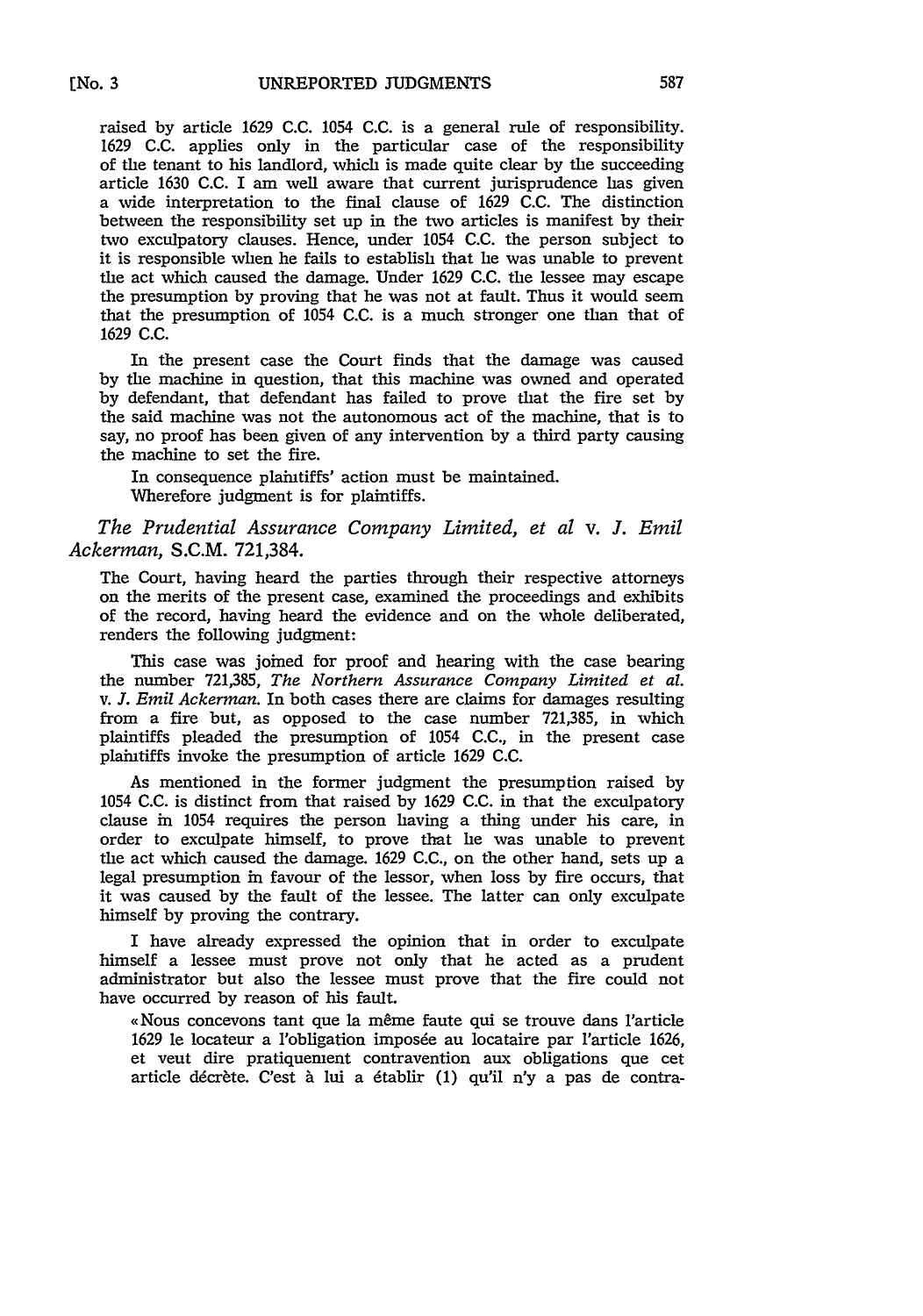vention de sa part; (2) qu'il a joui des lieux loués en bon père de famille; (3) *qu'il n'a rien fait qui pat dtre la cause de l'incendie.* C'est une question de fait qui est laissée à l'appréciation du Tribunal.» (My italics).

*(Murphy v. Labbg,* Girouard, **1.,** (1897), 27 S.C.R. 126, at page 142).

In *Astor Sweets Inc. v. Korman and others* ([1949] B.R. 425), Mackinnon, **J.** *ad hoc,* referring to the facts of the case which had to do with effects belonging to the plaintiff in defendant's possession at the time of the fire, said:

"In either case defendant would be relieved from its obligations if it could establish that the fire which destroyed the merchandise was a fortuitous event:

In order to establish or avail oneself of a fortuitous event one must first show what brought about or caused the event in question. In view of the fact that the defendant could not establish the cause of the fire it is not necessary to consider the question raised by the plaintiffs that defendant did not allege how the fire occurred or that it was nnable to prevent it. As I have already remarked, the cause of the fire could not be determined and consequently the cause of the fortuitous event could not be established."

As the learned trial Judge said: (p. 427)

"A fire the origin of which cannot be satisfactorily determined, is not *ipso facto* a fortuitous event. To prove that it is a fortuitous event there should be clear evidence from which a reasonable deduction could be made that such is the case."

Mackinnon, **J.** went on to refer to Laurent (Droit Civil (1878), 3e *6d.,* vol. 16, Obligations, n. 263, p. 324). There the learned author said that when fire is caused by lightning it sertainly is *a cas fortuit.* Otherwise it is most often the result of imprudence. And, he, Laurent quotes Domat **(p.** 428):

«Les incendies, dit-il n'arrivent presque jamais que par quelque faute, au moins d'imprudence ou de négligence.»

Mackinnon, **J.** also referred to *Homer v. Bell* ((1924), 36 K.B. 392); *City of Montreal v. Lesage* ([1923] 2 D.L.R. 913); *Bourgouin v. Sullian* ([1942] K.B. 593). The latter case is one of several that MacDougall, **J.** decided holding, in each case it is true under 1054 **C.C.,** that the defendant must first show how the accident occurred before he can enter the field of exculpation by way of defence. It is to be noted that Mackinnon, 3. would seem to make it applicable with respect to the obligation of the lessee.

I have referred above to my finding in *La Compagnie Transcanadienne Nationale v. Siemiatycki* in which I held:

"The defendant contented himself with proving that he had acted as a reasonable man. I am of the opinion he had also to prove that the fire could not have occurred by reason of his fault."

I can find no conflict between this finding and the finding in *Murphy v. Labbd* as stated by Girouard, **J.** quoted above. But I must admit to a considerable difference in the application of Girouard, J.'s tests. I pose this question: How can a lessee prove that a fire occurred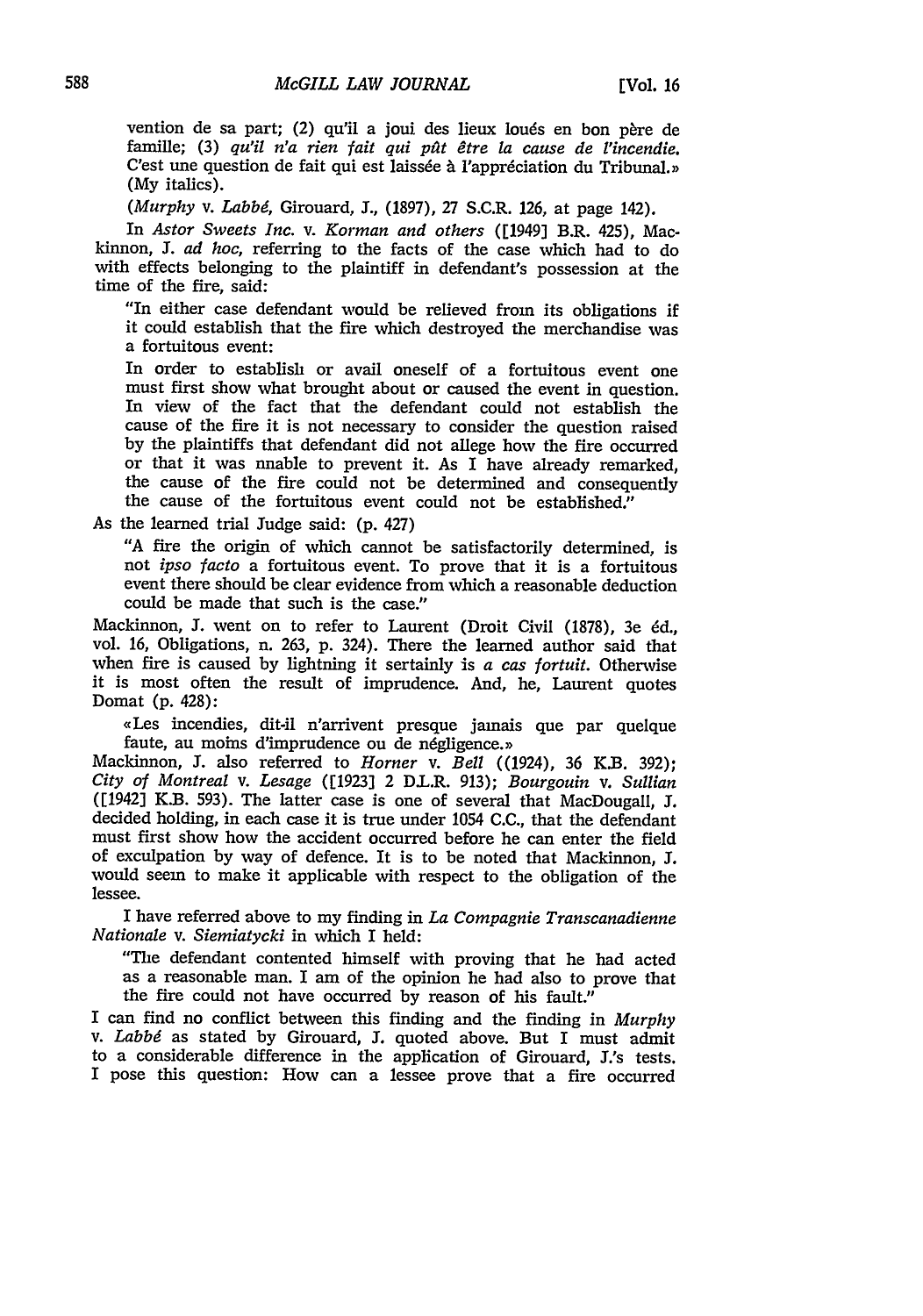without any fault that could be attributed to him if he is unable to show the cause of the said fire?  $-$  To my mind this is the thinking behind the long series of cases decided by McDougall, J., including that mentioned in Mackinnon, J.'s judgment cited above.<sup>1</sup>

There is no doubt that the presumption of article 1629 C.C. is rebuttable, or *juris tantum.* But it by no means follows that, when the cause of the fire is unknown, and the lessee therefore unable to explain it, it becomes not *juris tantum* but *juris et de jure.* To adopt the view that having established the cause of the fire to be unknown, the presumption has been rebutted is tantamount to saying that no presumption exists. It has been said that the legislator could not have intended to place upon the lessee's shoulders the impossible burden of proving the cause of a fire which has been proved to be unknown. But I cannot imagine what else the presumption means when as the article says there is a legal presumption when loss by fire occurs that it was caused by the fault of the lessee. If it is open to the lessee to say: "I do not know what caused the fire" then where is the presumption? **-**

Nor can I understand the implication in both Girouard, J.'s judgments, noted above, and that of the commentator in the McGill Law Journal (Vol. 11, no. 1) implying that the advent of life insurance lessens the importance of 1629 C.C. No doubt modern life insurance contracts afford a lessor protection. But as the present case demonstrates the assurer by the contract is put in place of the lessor and then requires the lessee to exculpate himself if he can.

It well may be that the presumption of 1629 C.C. works hardship upon the lessee. But that is not the concern of the Court. As I found in the *Siemiatycki* case it is not sufficient for the lessee to prove that he acted as a prudent administrator; he must also prove that the fire occurred with no fault attributable to him. If he cannot do so there is no way that he can show that he was not at fault.

In the present case the proof shows conclusively that, as a tenant the defendant had the machine under his care; that this machine on the occasion of the fire was the autonomous cause thereof; that the defendant maintained the said machine only by oiling it; that the said machine was twelve or more years old and had been in constant use; that the area around the machine was covered with inflammable material which was swept up twice a day only; that no proof has been adduced showing that the machine in question was examined internally to determine its efficiency or if there was any deterioration from "wear and tear" despite its long service; that while it was shown that the said machine had a cut-off switch nothing in the proof demonstrates that the switch was in operative condition when the fire occurred; that, in fact, sparks did omit from the said machine causing the fire of which complaint has been made.

*ICamiel v. Plotnick,* (1935), 73 S.C. 517; *North British and Mercantile Insurance Co. Ltd. v. Henry Morgan Co.* (1938), 76 S.C. 435; *Richer v. Normandin* [1940] S.C. 85; *Gougeon v. Leduc* [1941] S.C. 463; *Bourgouin v. Sullian* [1942J B.R. 593.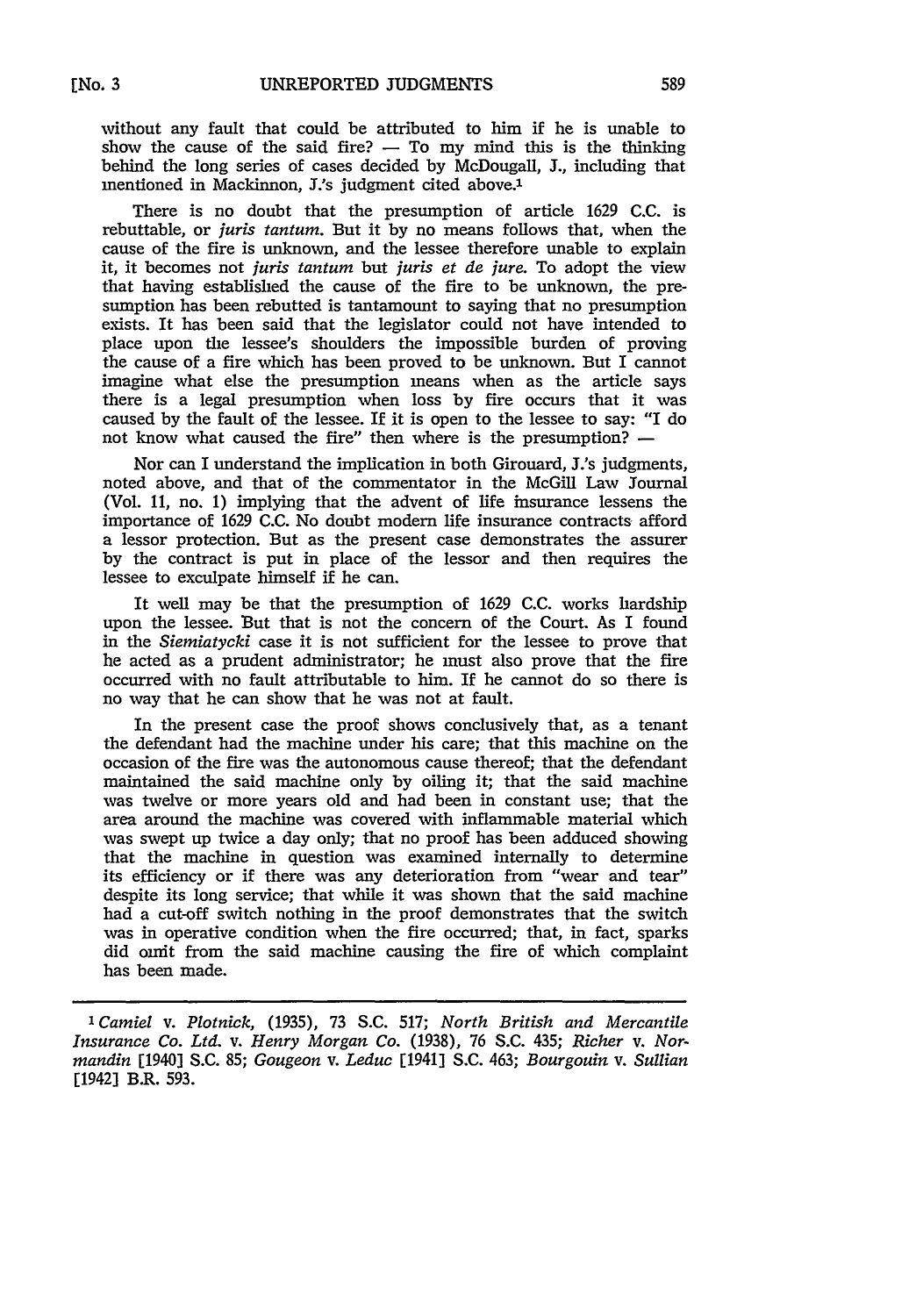**All** this in my view shows the responsibility of the tenant, the defendant, under 1629 C.C. as well as under the articles 1626 and 1627.

There is no disagreement with the statement that the fire originated from the said machine. This machine is 12 years old. Surely a prudent administrator or *un bon père de famille* would examine a machine in use for twelve years to see whether it had been affected by constant use. If this was not done, and there is no proof that it was, the defendant cannot establish himself as a prudent administrator or *un bon père de famille,* under the meaning of 1626 C.C., nor can he deny his fault.

But in any event I must say that defendant, lessee, has not exculpated himself from the presumption established by article 1629 C.C. He did have the floor swept twice a day, he did oil the machine at times, but otherwise he did nothing. He could not consider that the machine would operate eternally. The very fact that the machine did catch fire of its own accord, or autonomously, indicates lack of proper care. I cannot, therefore, agree that the defendant is without fault.

Consequently the judgment is for the plaintiffs.

## **ACCIDENT DE MOTONEIGE**

MADELEINE LEFEBVRE v. **FONDS D'INDEMNISATION DES** VICTIMES D'ACCIDENTS D'AUTOMOBILES, S.C.M. 757,810, le 2 mars 1971, L'Honorable Juge Philippe Lamarre.

*Accident de motoneige* - *Conducteur non identifig* **-** *Application de ia Loi de l'Indemnisation des victimes d'accidents d'automobile* **-** *Section 46 de la Loi.*

La demanderesse, victime d'un accident de motoneige, poursuit le Fonds d'Indemnisation pour dommages résultant de cet accident. Les faits, tels que rapportés par l'honorable juge Lamarre, démontrent que la victime, après avoir été frappée, a été transportée par le conducteur fautif, jusqu'h l'automobile qui 'a conduit *h* l'h6pital. Malheureusement, ni la victime, ni ses deux compagnes, n'ont pens6 à faire identifier le conducteur. La défenderesse a plaidé que la Loi de l'Indemnisation des victimes d'accidents d'automobile ne serait s'appliquer dans cette cause.

# L'honorable juge Lamarre:

La demanderesse dirige contre le Fonds son recours en dommages basé sur l'article 43 de la Loi de l'Indemnisation des victimes d'accidents d'automobile; la preuve révèle qu'après l'accident du 26 décembre 1967, sur le Lac Libby, celle-ci a reru du conducteur de la motoneige, qui *l'a*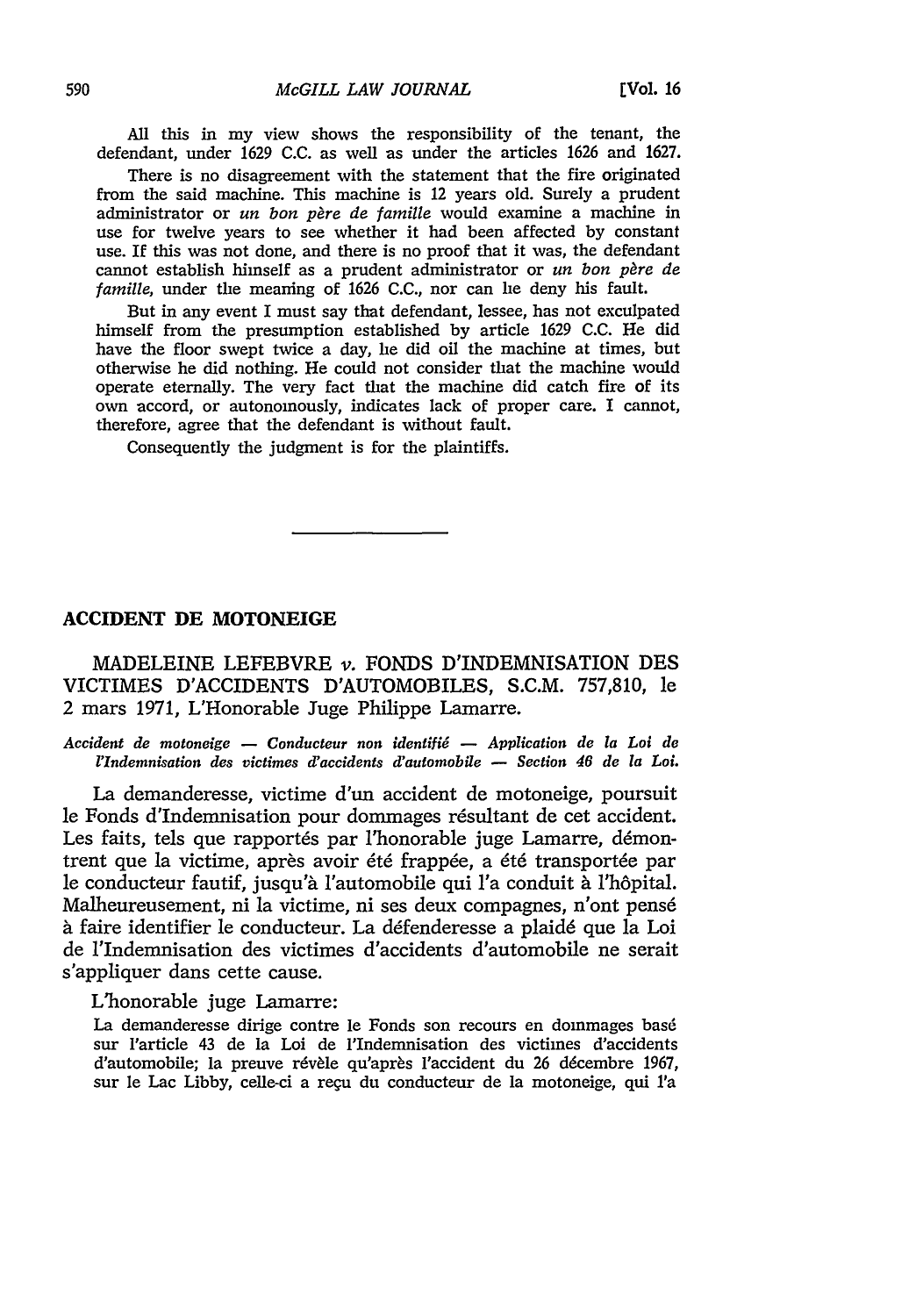frappée, toute l'attention requise en pareil cas; elle a été portée par ce conducteur, du Lac jusqu'à un chalet où devaient séjourner, pour les fêtes de Noël, la demanderesse et ses compagnes; de plus, ce sera le même conducteur qui la transportera dans ses bras, jusqu'à l'automobile qui la conduira à l'hôpital.

Lorsque l'accident est survenu à la demanderesse il y avait trois motoneiges sur le Lac Libby; dès que les conducteurs ont vu les trois jeunes filles qui marchaient sur la glace, ils se sont empressés tous les trois de se diriger vers elles, en zigzaguant, en conduisant tous les trois d'une façon imprudente, mais la demanderesse est la seule qui ait été frappée par l'une de ces motoneiges; elle n'a pu l'éviter; après l'accident, les trois conducteurs de ces motoneiges ont passé ensemble quelque temps au chalet avant que la demanderesse quitte pour l'hôpital; il est à noter que la demanderesse n'était pas seule au chalet après l'accident et même si la blessure qu'elle avait reçue pouvait lui avoir causé un choc, cette dernière n'a pas perdu connaissance; de plus, elle était avec ses compagnes; il est inconcevable que personne n'ait songé à rechercher l'identité du conducteur de la motoneige qui a frappé la demanderesse; ce conducteur était resté tout le temps avec le groupe, au chalet, avant que la demanderesse quitte pour 'h6pital; aucune preuve qu'on ait tentd **i** l'accident de découvrir l'identité de ce conducteur; après le départ de la demanderesse pour l'hôpital, on aurait procédé à une enquête sommaire auprès des voisins du chalet, mais sans succès; on a aussi porté plainte à la Sûreté du Québec, mais toutes ces démarches se sont montrées insuffisantes; le conducteur qui a causé l'accident avec sa motoneige n'est pas connu.

II est exact de dire que si le conducteur de la motoneige qui a frapp6 la demanderesse 6tait connu ou avait 6t6 identifi6, le recours de la demanderesse contre l'auteur du délit aurait été maintenu parce que les faits prouvés entraînent sa responsabilité, mais le tribunal ne peut comprendre pourquoi on n'a pas cherché à établir son identité; tout le monde sait que dans tout accident, il est de toute nécessité de rechercher l'auteur du délit et quand la victime est trop blessée pour le faire, d'autres passagers ou d'autres personnes recherchent cette identité en appelant l'officier de circulation ou en retenant le chauffeur en faute qui voudrait filer ou en faisant exhiber les permis de propriété et de conducteur du véhicule qui a causé l'accident; encore une fois, aucune preuve n'a été faite qu'on ait même tenté de découvrir son identité; la preuve a plutôt établi que la demanderesse et tout le groupe ont laissé partir du chalet les trois individus, conducteurs des motoneiges, sans qu'on ait pensé à leur demander de s'identifier; pourtant la demanderesse et sa compagne Mile Mailhot, qui a témoigné, sont des jeunes filles intelligentes, alertes, d'un âge capable de rechercher cette identit6.

Est-ce que le Fonds, dans de telles circonstances, peut 6tre recherch6 en justice par la demanderesse?

Si le cas en cause tombait dans l'application de la Loi qui régit le Fonds et si le Tribunal acceptait l'interprétation de la partie demanderesse, sous les dispositions de cette Loi, il ouvrirait la porte à des abus, h des cas de fraude ou de collusion entre deux personnes amies qui auraient été impliquées dans un accident; on dira qu'on ne se connaissait pas, qu'on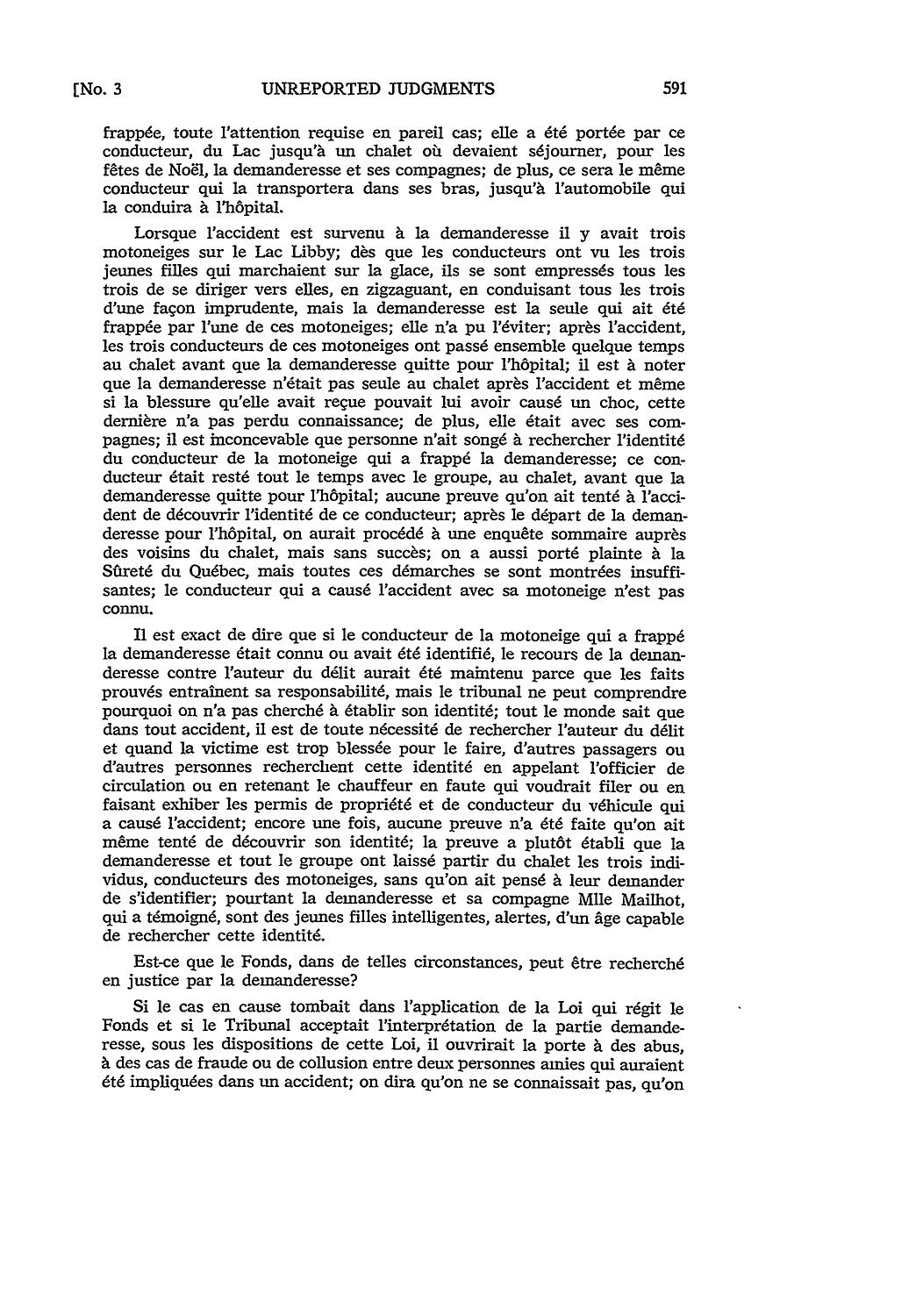ne s'est pas vu, que l'autre conducteur s'est sauvé et le Fonds serait inondé de réclamations frauduleuses.

De plus, le tribunal tient *h r6p6ter* qu'il y avait d'autres personnes dans le chalet qui auraient pu aider à l'identification du conducteur fautif de cette autoneige.

La Loi d'Indemnisation constitue une dérogation au droit commun et. comme telle, exige une interprétation stricte; le législateur a prévu deux situations de fait, susceptibles de donner ouverture à une demande de paiement au Fonds: l'article 37 dans le cas d'un auteur de délit *insolvable* et l'article 43 dans le cas d'un auteur de d6lit *inconnu.*

Le premier cas n'a pas d'application et le deuxième cas exige que la victime n'a pu découvrir l'identité de l'auteur du délit; le législateur ne s'est pas contenté de prévoir des simples faits de la non identification, mais a bien prévu une possibilité de découvrir cette identité du conducteur ou du propriétaire.

La demanderesse, dans notre cas, a-t-elle pris tous les moyens *rai*sonnables qui lui auraient permis d'identifier l'auteur du délit? Malheureusement non et, par conséquent, la demanderesse ne peut bénéficier des dispositions de Particle 43 de la Loi d'Indemnisation.

Le second point qui nous parait aussi important que le premier, c'est que cet accident, survenu **A** la demanderesse, n'est pas un accident d'automobile au sens de la Loi d'Indemnisation et le mot «automobile» doit être considéré dans la seule perspective de cette Loi d'Indemnisation; cette Loi contient sa propre définition du mot «automobile» (S.R.Q. - 1964 -Vol. III, ch. 232, art. 2, no. 2). Il est à noter que cette définition est différente de la définition que donne le Code de la Route du mot «automobile> (S.R.Q. - 1964 - Vol. III, ch. 231, art. 2, no 1); il semble qu'il faille éviter alors d'assimiler les deux définitions; nous tomberions dans une erreur plus grave de confondre l'expression et l'intention du législateur au Code de la Route avec celles de la Loi d'Indemnisation des victimes d'accidents d'automobile; l'analyse de cette définition nous conduit à décider que la motoneige n'est pas *une* automobile au sens de la Loi d'Indemnisation, bien que la motoneige soit mue par *une* force autre que la force musculaire; cette motoneige n'est pas adaptée au transport sur les chemins publics; la definition d'un chemin public **A** la Loi le confirme; cette motoneige d'ailleurs, bien que mue par une force motrice, n'est pas le seul v6hicule qui ne soit pas adaptd **A** la circulation sur les chemins publics; on ne peut traiter comme véhicule-automobile tout appareil pour le seul motif qu'il est motorisé; prenons la tondeuse à gazon motorisée, le chariot motoris6 que les fervents du golf utilisent sur le terrain, les leviers mdcaniques, les tracteurs de ferme qui travaillent dans *un* champ et pourtant ces exemples de voitures motorisées pourraient frapper une personne h 'occasion de leur usage; devrions-nous alors decider que nous sommes en face d'un accident d'automobile en faveur d'une personne qui aurait dt6 victime de leur mal conduite? Ce genre d'accident par tondeuse, chariot et le reste ne serait pas alors causé par un *véhicule adapté au transport sur les chemins publics;* cette dernière expression traite de l'utilisation normale et habituelle de ces véhicules mus par force motrice et il y a lieu d'entendre le mot *« adapté* » non dans le sens d'une simple possibilit6, mais dans une utilisation.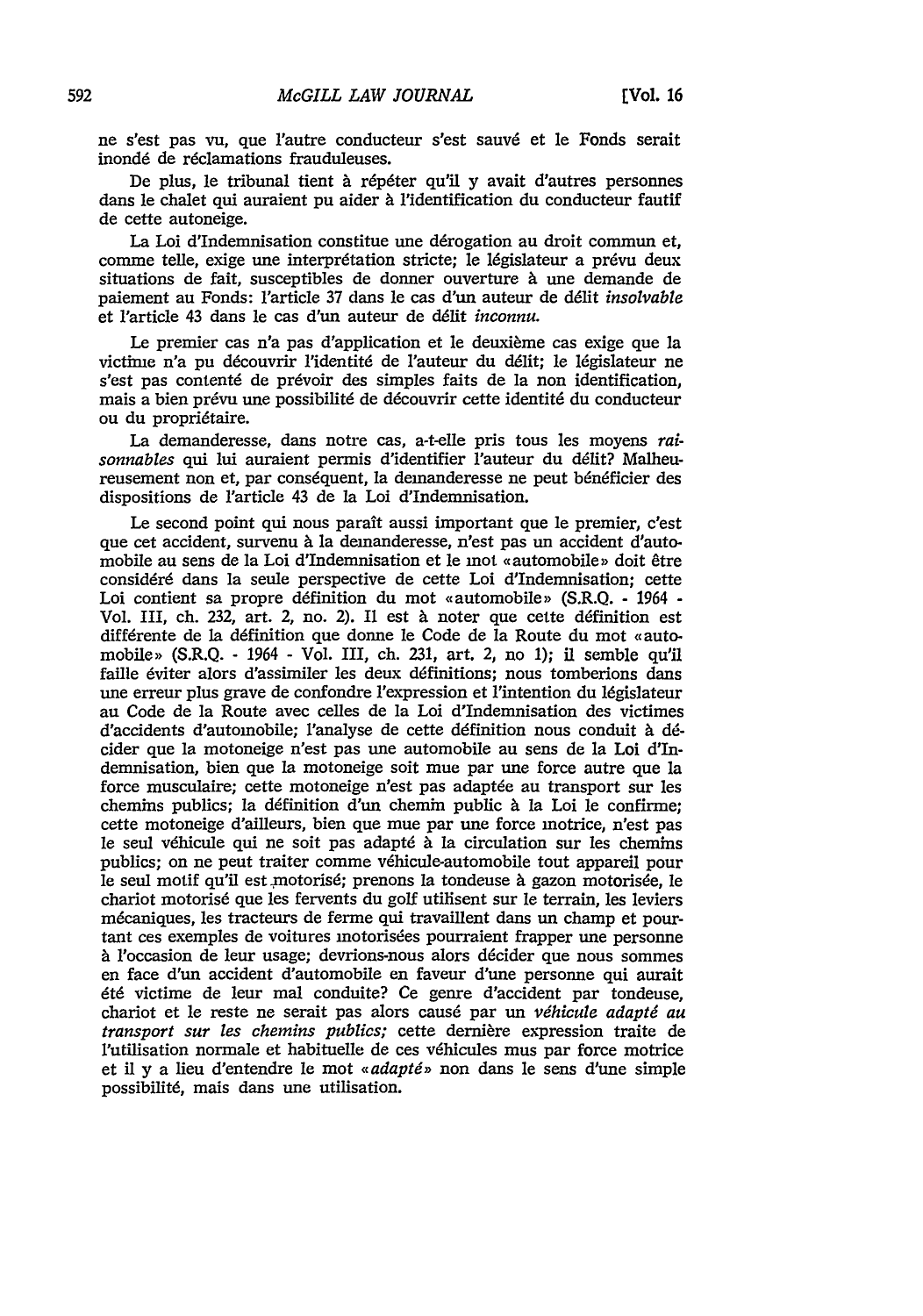**[No.** *3*

De plus, il y a lieu de démontrer que la réglementation que le Code de la Route prévoit à l'égard des véhicules-automobiles est inapplicable aux motoneiges, ce qui confirme l'idde que le ldgislateur *n'a* pas voulu assimiler les deux véhicules comme véhicules automobiles. Citons l'article 29 du Code de la Route: deux feux blancs à l'avant et rouges à l'arrière, visibles à une distance de 500 pieds; l'article 30, sur les roues d'un véhicule, munies d'un bandage en caoutchouc et gonfl6; l'appareil sonore; l'article 32, sur le système de freins et de silencieux; l'article 34, sur l'essuie-glace, rétroviseur, pare-brise et le reste; la motoneige n'a pas été pensée par le législateur en fonction de la voie publique.

Le tribunal désire ajouter l'autorité des Arrêtés-en-Conseil produits au dossier; il est évident que le législateur a prévu la venue de la motoneige que certaines personnes doivent utiliser les mois d'hiver et qui sont spécialement construites et agencées pour circuler sur la neige; il a d'abord fixé un droit d'immatriculation à \$4.00 par année; il a défendu l'accès de certaines routes pour fins de contr6le et de surveillance, mais ces dispositions spéciales ne peuvent pas être interprétées comme plaçant sur le même pied la motoneige et le véhicule-automobile; de plus, on n'exige pas de permis pour conduire une motoneige.

L'esprit de l'économie de la Loi d'Indemnisation ne répond aucunement des accidents que peuvent causer ces genres de véhicules; ceci ressort des articles  $1, 2, 9, 10, 11$  et 16 qui parlent de l'assureur ou encore de l'assurance responsabilit6; cette Loi introduit sans aucun doute dans notre droit une forme d'assurance complémentaire à l'assurance-automobile et elle réfère à ces assureurs comme étant ceux qui sont autorisés à émettre des polices d'assurance-responsabilité découlant de la propriété ou de l'utilisation des véhicules-automobiles; les traîneaux mobiles ne semblent pas faire, dans l'économie actuelle de l'assurance, l'objet d'une couverture sous la police automobile approuvée par le surintendant des assurances. Monsieur Lapointe, de la Compagnie Union Canadienne, n'hésite pas à dire que le risque de la motoneige est assumé dans le commerce de 'assurance, par une police autre que la police automobile.

De plus, le Fonds d'Indemnisation est alimenté des contributions des membres (les assureurs-automobiles, art. 56); il devient done pertinent de se demander si les assureurs, qui font le commerce des assurances-motoneiges, sont traités en fonction de ce commerce particulier, comme des membres du Fonds d'Indemnisation. Le témoignage de Monsieur Lapointe, expert en assurance sur ce point et les lettres produites au dossier, en date du 22 décembre 1970, 8 et 11 janvier 1971, indiquent bien que les assureurs contribuent au Fonds en proportion du chiffre d'assurance-automobile qu'ils souscrivent et des primes qu'ils en retirent; mais il a été démontré dgalement que dans ces chiffres n'entre pas le volume des assurances prises sur des motoneiges en vertu de la police spéciale à cet effet; c'est donc dire que le Fonds ne reçoit pas, de la part des assureurs-motoneiges, une contribution qui serait la contre-partie ou la justification des paiements que le Fonds pourrait 6tre tenu de faire, en vertu de tels accidents; si le Fonds ne regoit pas de ses membres une contribution provenant du volume de l'assurance-motoneige, il s'ensuit que le Fonds *n'a* pas d'obligation envers qui que ce soit à la suite de ce même geure d'accident.

Avec respect pour l'opinion contraire, le tribunal affirme que la motoneige n'est pas encore reconnue par la Loi comme véhicule-automobile et,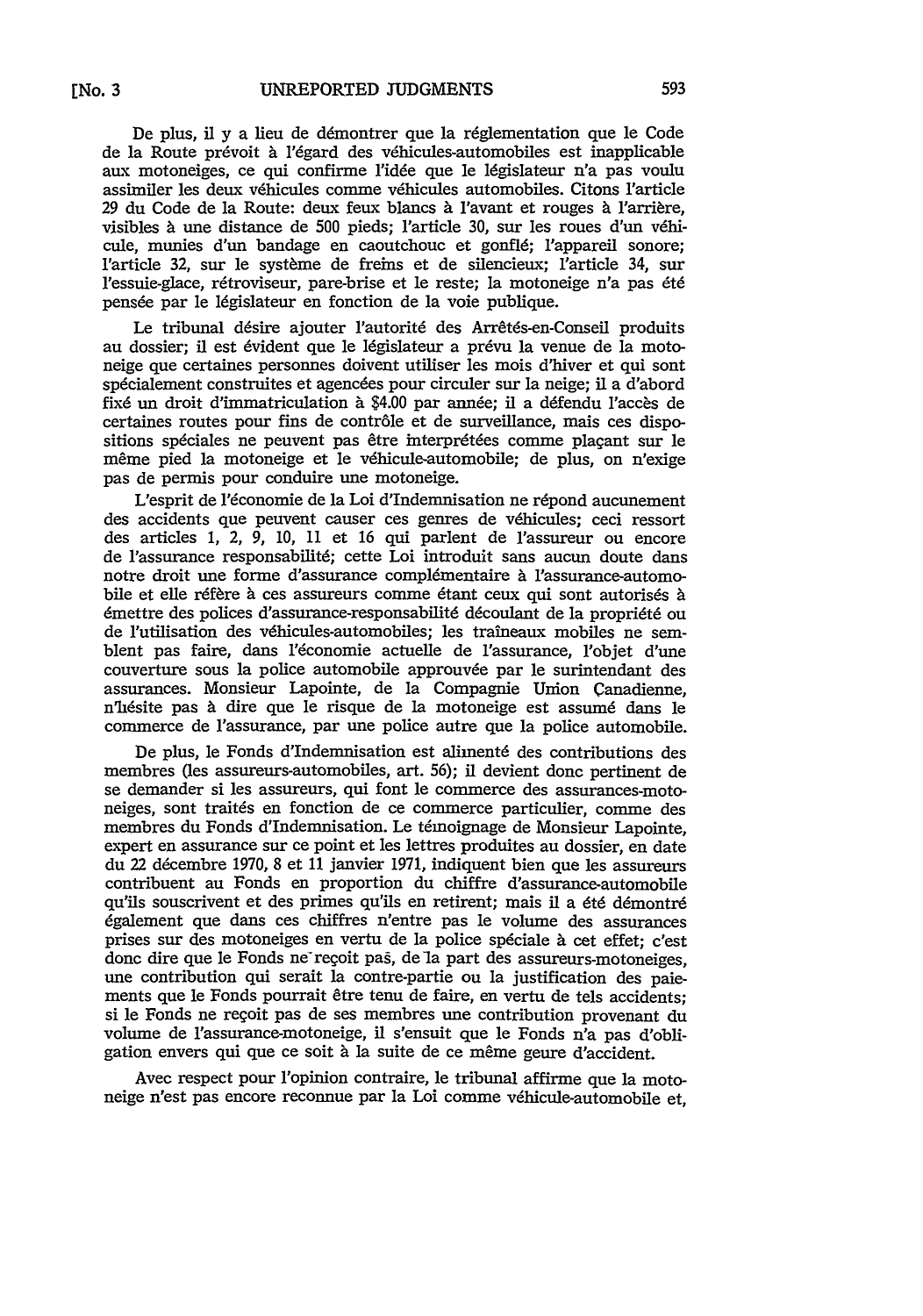partant, la Loi du Fonds ne peut s'appliquer dans le cas qui nous occupe; ces jugements ont conclu que la motoneige était un véhicule-automobile par l'application de l'article 3 de la Loi d'Indemnisation; ces actions 6taient prises, non contre le Fonds d'Indemnisation, mais contre les auteurs du ddlit; on a voulu assimiler ces motoneiges **h** une automobile, pour déterminer une responsabilité en vertu d'une présomption de faute que l'on avait trouvée dans le cas de l'article 3.

De fait, si nos tribunaux ont voulu jusqu'à présent reconnaître que les motoneiges sont des véhicules-automobiles, aux fins de l'application de 'article 3, c'est-a-dire quant & la ddtermination de 1'6tendue **&le** la responsabilité civile du conducteur ou du propriétaire de tels véhicules ainsi qu'à la présomption dont les charges ce même article, ne peut on pas conclure néanmoins que cette attitude de nos Tribunaux ne mène pas nécessairement à la conclusion que le Fonds doive acquitter les réclamations résultant des accidents de motoneiges; en d'autres termes, nos tribunaux auraient décidé que l'article 3 s'applique aux motoneiges, mais ils n'ont pas encore ddcid6, ni eu **A** le faire d'ailleurs, que les accidents de motoneiges doivent 8tre pay6s par le Fonds; c'est la premiere fois que se pose, devant nos tribunaux, le problème discutable dans le présent cas.

Nous concluons donc que la demanderesse n'a pas le privilège de l'article 43 de la Loi d'Indemnisation, parce qu'elle *n'a* pas pris les moyens de découvrir l'identité de la personne ou du conducteur de la motoneige qui l'a frappée et que, de plus, le Fonds d'Indemnisation ne peut être poursuivi pour les raisons donndes dans le cas d'un accident de motoneige, parce que la motoneige n'entre pas dans le cadre de la Loi de l'Indemnisation.

Considérant que la demanderesse n'a pas prouvé les allégations essentielles de sa déclaration;

Considérant que la défenderesse a prouvé les allégations essentielles **N** sa d6fense;

Pour ces motifs, le tribunal maintient le plaidoyer de la défenderesse; rejette l'action de la demanderesse, avec dépens.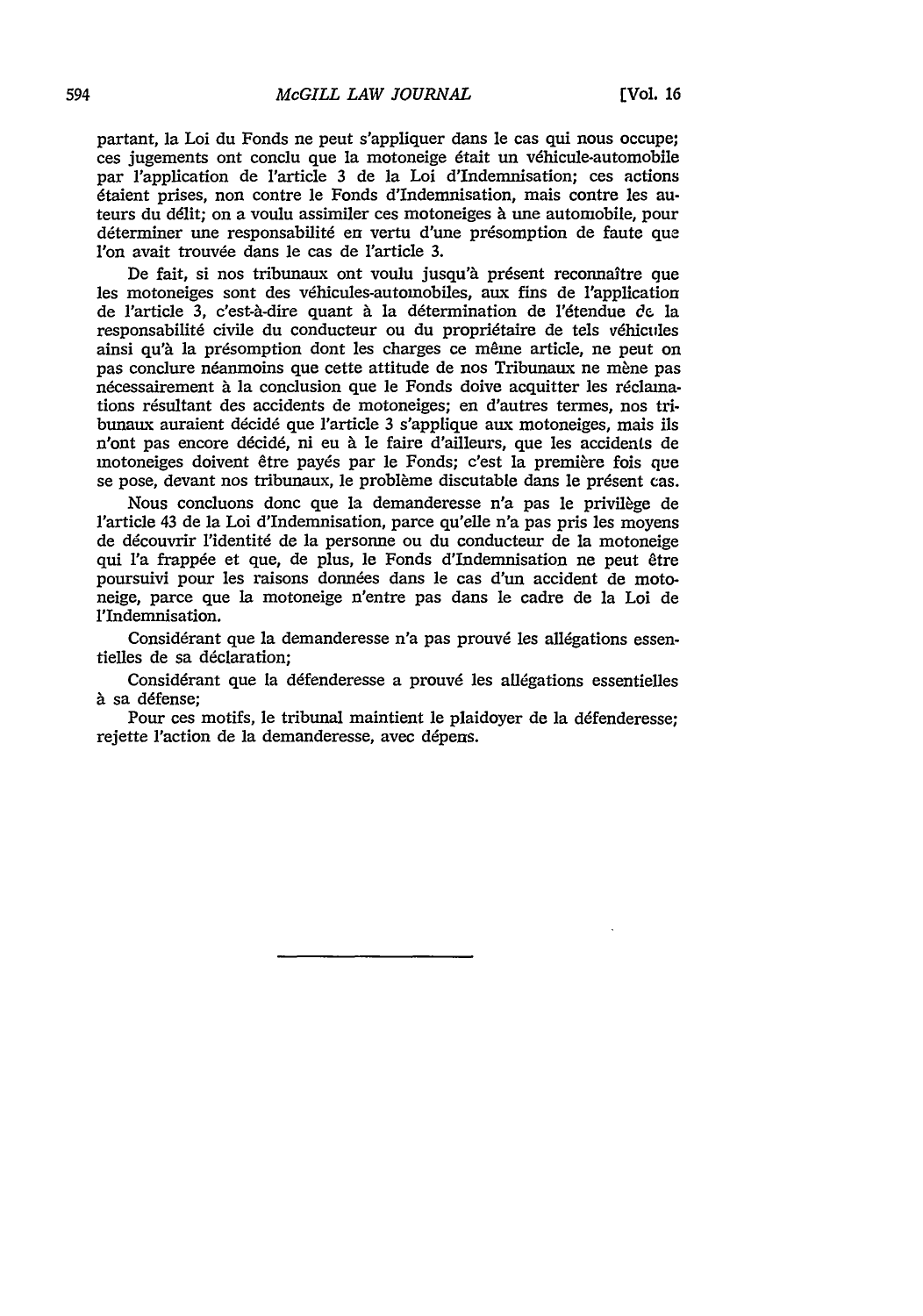### PROPRIETE **- DOMMAGES**

PETER REITZ v. ISSIE KATZ et al, S.C.M. 719,611, le 21 février 1969, l'honorable juge Albert Mayrand.

*Propriété* — *Voisinage* — *Excavations* — *Propriétaire ayant confié les travaux à des entrepreneurs* **-** *Responsabilitg pour dommages* **-** *Etude de la jurisprudence C.C. 406, 1053, 1054.*

Le demandeur poursuit les propriétaires d'un terrain avoisinant ainsi que les entrepreneurs qui ont exécuté des travaux, pour dommages causes h son 6difice. Les propri6taires ont, dans leur **d6** fense, invoqué qu'ils avaient confié les travaux à des personnes dont «l'expérience et la représentation leur offraient toute la garantie raisonnable **>.**

Les faits se résument comme suit: le défendeur Katz, dans le but d'ériger un édifice sur son terrain à d'abord fait faire une étude du sol, qui a révélé l'existence d'une nappe d'eau à une profondeur de neuf pieds. Ensuite, il a confi6 les travaux d'excavation et de construction des fondations **b** deux entrepreneurs, eux-mêmes défendeurs dans cette cause. Les travaux d'excavation ont débuté le 14 septembre 1965 et vers le milieu de décembre 1965, le demandeur s'est plaint que sa maison se détériorait. Les travaux d'excavation se sont poursuivis. Les dominages à la maison du demandeur étaient tels qu'il a du évacuer.

L'honorable juge Mayrand.

Les défendeurs ont soutenu que le demandeur aurait pu circonscrire les dommages en refaisant le mur ouest et en appuyant la bâtisse de façon appropride. Selon la preponderance de la preuve, vu les dommages **d6ja** considérables causés à diverses parties de la maison du demandeur, et vu l'âge de la bâtisse, la reconstruction du mur et la réfection de la bitisse 6taient moins recommandables que leur demolition. La demolition du mur est devenue rapidement urgente; quant à la démolition du reste de la bâtisse, qui a eu lieu du 3 au 10 août 1967, c'est ce que le demandeur avait de mieux à faire, sa maison n'étant plus économiquement réparable. La cour accepte sur ce point les conclusions de Guy Prud'homme, ingénieur au Service des travaux publics de la Ville de Montréal, et de l'ingénieur Fernand Tétrault.

Les dommages causés à la maison du demandeur, surtout en décembre 1965 et en janvier 1966, sont directement lids *h* 'excavation profonde faite par la défenderesse Quebec Foundations pour le compte des défendeurs Katz et Centretown Enterprises Ltd. L'eau souterraine avoisinante, qui était retenue dans l'état naturel des terrains, s'est écoulée dans l'excavation, entraînant du sol mou. A l'époque où les défendeurs ont fait des fouilles, les pluies ont été très abondantes, au point d'aggraver ce processus d'6rosion. La cour n'admet pas cependant, comne les avocats des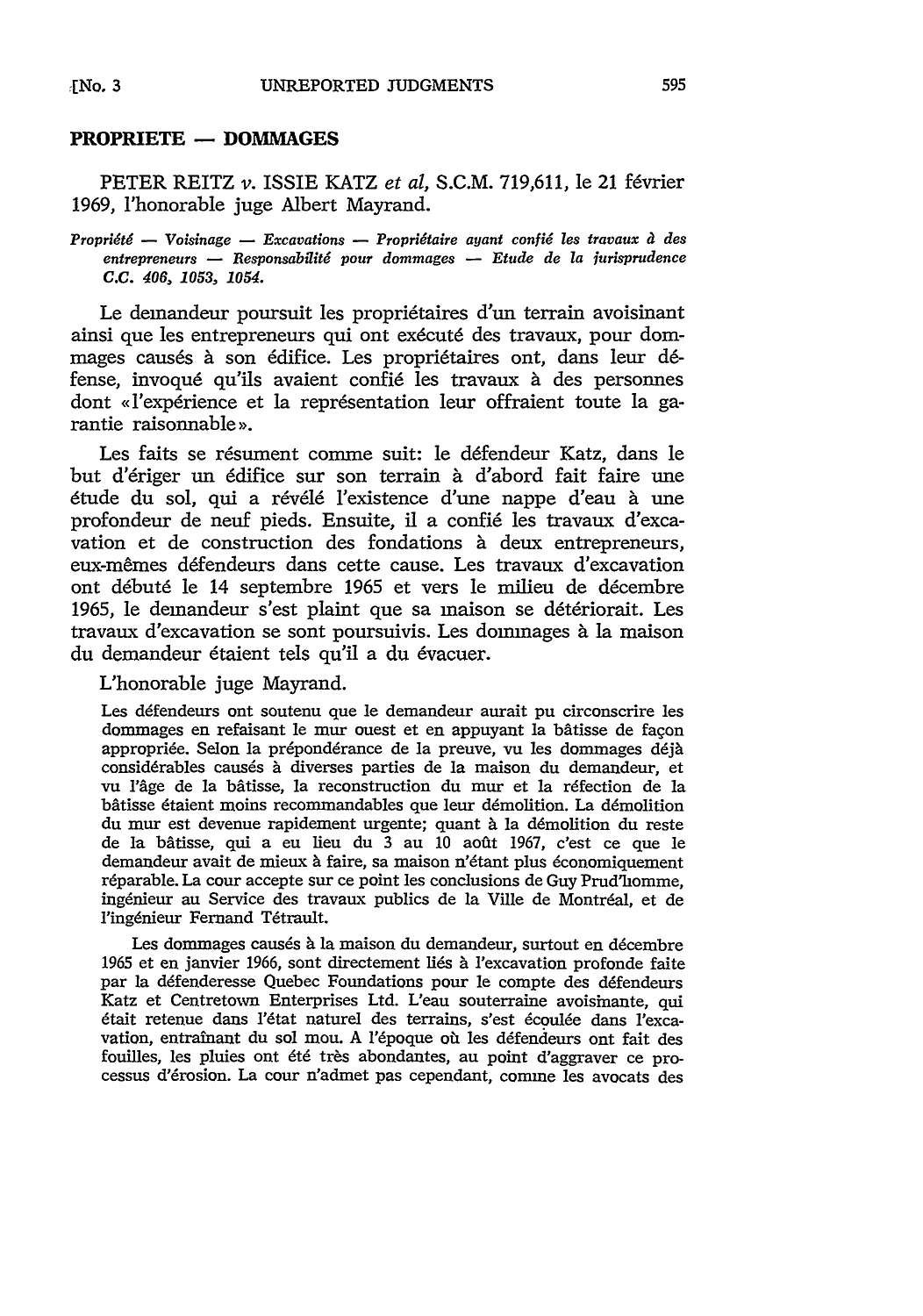défendeurs l'ont suggéré, que ces pluies abondantes constituaient un cas de force majeure.

Au cours des fouilles, Quebec Foundations a construit un mur de soutènement fait de grosses pièces de bois horizontales, appuyées sur des pieux d'acier verticaux; le tout 6tait retenu par des poutres solidement étançonnées. Rien ne prouve que le mur de soutènement ait bougé. Il n'y a pas eu éboulement. Cependant, comme il n'était pas étanche, l'eau s'infiltrait par les interstices entre les pieces de bois, entrainant du sol mou. Le vide ainsi créé sous la maison du demandeur à causé son affaisement et sa ruine.

### Le **droit**

Le demandeur invoque la faute des défendeurs qui ont exécuté ou fait exécuter des fouilles de facon à endommager sa propriété.

Il invoque tout d'abord le premier alinda de l'article 1054 C.C. contre le propriétaire Katz et le preneur par bail emphytéotique Centretown Enterprises, parce que le terrain dont ils avaient la garde aurait causé un dommage à sa propriété. La cour ne croit pas qu'il y ait lieu d'appliquer cet article; le terrain et le mur de soutènement des défendeurs sont des choses inertes et le dommage n'a 6t6 rendu possible que par une intervention humaine.

Outre la présomption de faute qui serait résultée de l'application de l'article 1054 C.C., le demandeur invoque aussi ce qu'il appelle la *pr6* somption découlant de la règle «res ipsa loquitur». Cette règle particulière au *common law* porte à confusion quand on l'invoque en droit civil; on la confond avec la présomption de fait que l'on peut tirer des circonstances. Il est certain que les circonstances dans lesquelles la détérioration de l'immeuble du demandeur s'est produite font pr6sumer que cette **d6** térioration est attribuable aux fouilles faites par les défendeurs. Cette présomption de fait est du reste renforcée et appuyée par le témoignage d'ingénieurs. Mais l'acte dommageable n'est pas nécessairement fautif.

Si les défendeurs n'ont pas pris toutes les précautions raisonnables pour éviter que leurs fouilles ne provoquent la ruine de la bâtisse voisine. il est certain qu'ils sont responsables selon l'article 1053 du Code civil. On appliquerait alors sans difficult6 l'aphorisme: < Sic utero tuo ut alienum non laedas)> *(Montreal Water & Power Co. v. Davie,* (1945), 35 R.C.S. 255, 263). Nos tribunaux n'hésitent pas à retenir la responsabilité de celui qui fait une excavation sur son terrain, s'il néglige de prendre les précautions d'usage pour empêcher le terrain limitrophe de s'effondrer *(Hotte v. Berlind,* C. de R. (1916), 22 R.L. 300; *Picard V. Couture,* hon. juge C.E. Ferland, [1957] C.S. 266).

Mais les défendeurs soutiennent qu'aucune faute n'a été prouvée contre eux et que leur conduite est comparable à celle du bon père de famille. Ils ont en effet prouvé qu'ils ont procédé comme la plupart des entrepreneurs en pareilles circonstances.

Pour appuyer leur thèse, les défendeurs pourraient citer plusieurs décisions. On a reconnu le droit du propriétaire de faire des fouilles plus profondes que les fondations de la maison du voisin, sans etre oblig6 de l'indemniser pour les dommages que ces fouilles lui causent si l'on a pris les précautions d'usage *(Cantin v. Corcoran*, hon. juge Edge, [1952]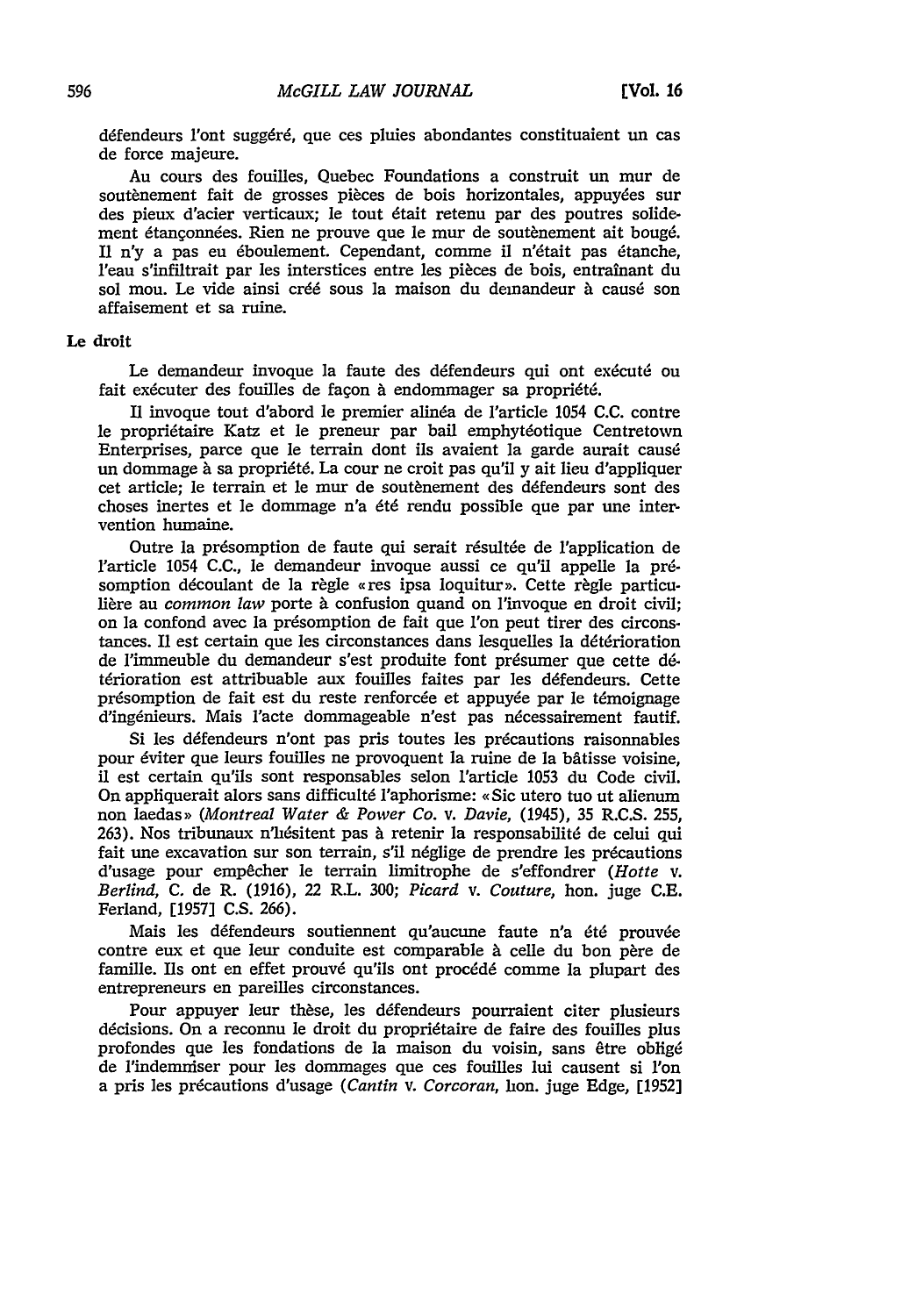R.L. 116, h la **p.** 117; *McCabe v. Lafontaine,* C. de R. (1922), **60 C.S.** 406 confirmant l'hon. juge Robidoux, (1921), 59 C.S. 250; *Falardeau v. Windsor Hotel Co., C. de R. (1920), 57 C.S. 385). On a adopté une solution identique* lorsqu'un propriétaire, en démolissant sa maison avec toutes les précautions que doit prendre un démolisseur compétent, cause quelque dommage **A** la maison adjacente *(Dame Archambault v. Dame Depalteau,* [1939] B.R. 1; *Dame Hogan v. Specialty Realty Inc.,* hon. juge Smith, [1963] C.S. 400). On a appliqué à la lettre la règle d'Ulpian: «Neminen laedit, qui sua jure atitur».

II est vrai que la conduite habituelle des entrepreneurs peut servir de guide pour découvrir si, dans un cas donné, l'entrepreneur a agi en bon père de famille. Toutefois, le critère n'est pas infaillible; ce qui est fait ordinairement n'est pas toujours ce qu devrait 6tre fait *(C.* v. *C.* [1968] B.R. 161, h la **p.** 167; P.-A. Cr6peau, *Responsabilitg civile du midecin,* **pp.** 215 et s.; H. et L. Mazeaud et Tunc, *Traitd de la responsabilitd civile,* 6e 6d.: t. 1 n. 644, p. 511, *h* la note 14-bis).

La preuve révèle que les défendeurs auraient pu s'y prendre autrement et recourir h deux autres proc6d6s: la cog61ation du sol autour de l'excavation ou le mur de soutènement au moyen de palplanches ou plaques métalliques «embouvetées». Le premier procédé aurait assuré la protection de la maison du demandeur, mais le coût en aurait été très élevé. On ne *l'a utilisé que rarement à Montréal dans le cas de constructions très im*portantes. Un mur de palplanches enfoncées dans le sol à une profondeur appropride, sans 6tre parfaitement 6tanche, aurait mieux retenu l'eau et le sol autour de l'excavation, le coût aurait été de 50 à 100% plus élevé que le mur de soutènement ordinaire.

Les défendeurs ne sont pas excusables de ne pas recourir à des proc6d6s plus efficaces pour la protection des maisons voisines, pour la seule raison qu'ils sont plus rarement utilisés. En sont-ils dispensés pour la raison que ces procédés sont plus coûteux? La preuve ne révèle pas que le coût de ces procédés, surtout du mûr de palplanches, était excessif eu égard à l'importance de l'édifice à construire. Les défendeurs peuvent difficilement dire au demandeur: «Il nous en aurait trop coûté de prendre des moyens plus efficaces pour protéger votre propriété».

Les avocats des défendeurs invoquent la nécessité de permettre aux propri6taires de construire des 6difices modernes pour favoriser le progrès économique de Montréal. Mais ce progrès ne doit pas se réaliser aux dépens des voisins; dans les rapports de voisinage, entre l'édifice à étages multiples et 'ancienne maison *h* un 6tage, tous les droits ne vont pas au plus fort. L'obligation de ne pas causer un tort s6rieux **b** son voisin prime l'avantage de réaliser pour soi une bonne affaire. L'on doit renoncer aux projets qui ne sont réalisables qu'à la condition de détruire la propriété du voisin. II y a exception au cas d'expropriation, mais l'expropri6 est alors indemnisé.

La Cour en arrive à la conclusion que la défenderesse Quebec Foundations a commis une faute en faisant des foulles profondes et en se contentant de construire un mur de soutènement, qui aurait été suffisant dans la plupart des cas, mais qui ne l'était pas dans le présent cas. Le demandeur a prouvé que l'emploi d'autres procédés aurait pu éviter ou limiter les dommages. Les défendeurs Katz et Centretown Enterprises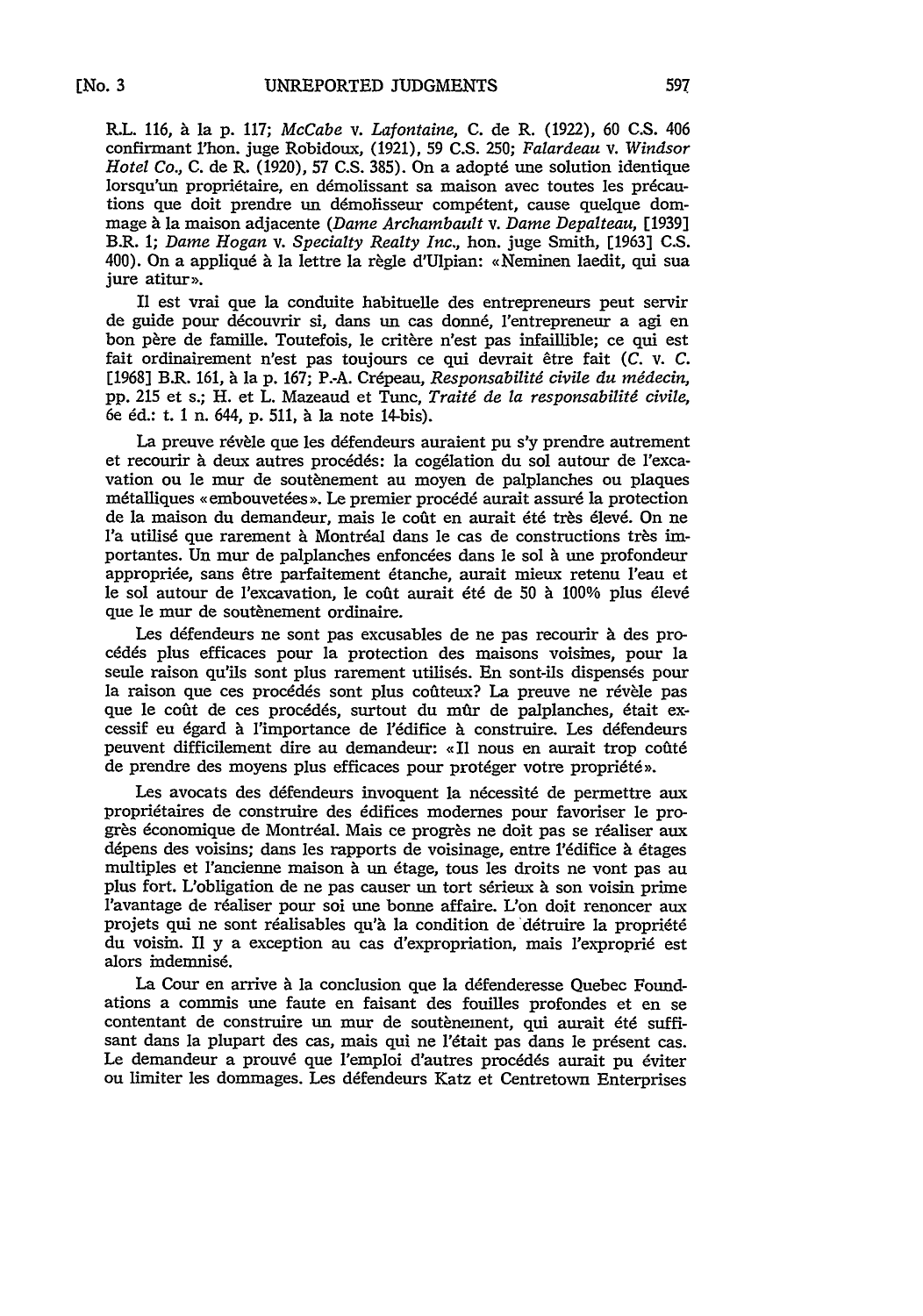Ltd. sont eux-mêmes en faute d'avoir confié à Quebec Foundations une entreprise qui, selon le procédé envisagé, devait être préjudiciable au demandeur.

Les défendeurs veulent tirer argument de la définition du droit de propriété à l'article 406 du Code civil:

« droit de jouir et de disposer des choses de la manière la plus absolue, pourvu qu'on n'en fasse pas un usage prohib6 par les lois ou les règlements ».

Ils invoquent aussi l'article 414 du Code civil:

«La propriété du sol emporte la propriété du dessus et du dessous.

Le propriétaire peut faire au-dessus toutes les plantations et cons $tractions$  qu'il juge à propos...

**f1** peut faire au-dessous toutes les constructions et fouilles qu'il juge à propos...»

On retrouve ici ce que disait de facon plus lapidaire l'article 187 de la Coutume de Paris:

«Qui a le sol a le dessus et le dessous».

Mais Ferrière, dans son commentaire de la Coutume de Paris (1770, vol. 1, **p.** 406) rappelle une importante restriction:

a... toutefois cela se doit faire sans que cela puisse nuire notablement aux voisins ... Un propriétaire peut faire faire en son fonds tout ce qu'il veut, pourvu que ce soit quelque chose qui lui soit utile, et qui ne puisse point nuire à son voisin».

Le prétendu caractère absolu du droit de propriété est du reste amoindri par la dernière partie de la définition du Code: «... pourvu qu'on n'en fasse pas un usage prohibé par les lois et les règlements ». Nos codificateurs, parmi les sources de leur définition, mentionnent Pothier, qui était encore plus précis:

**o ...** le droit de disposer d'une chose comme bon semble, *sans donner atteinte au droit d'autrui,* ni aux lois...

Ces termes de la ddfinition, *sans donner atteinte au droit d'autrui* ne s'entendent pas seulement des droits que d'autres ont ou doivent avoir un jour dans l'héritage; ils s'entendent aussi des propriétaires et possesseurs voisins».

(Introduction gdn6rale aux coutumes, num6ros **100** et **191:** Oeuvres de Pothier, **6d.** Bugnet, vol. **1,** pp. 33 et 36).

Dans son *Traitd du contrat de socidtd* (Second appendice, Du voisinage, Oeuvres de Pothier, éd. Bugnet vol. 4, p. 330), le même auteur écrit encore:

*,,Le* voisinage oblige les voisins **b** user chacun de son h6ritage de manière qu'il ne nuise pas à son voisin: *Donum suan uniquique reficera* ligat, dummono non officiat invito alteri, in quo jus non haber».

L'ancien droit français a toujours reconnu l'obligation du propriétaire de ne pas nuire à ses voisins, et son obligation de l'indemniser lorsqu'il lui arrive de lui causer un préjudice excessif.

Le Code Napoléon (art. 544), dont la définition de la propriété est reproduite **6.** notre Code civil (art. 406), n'a pas entendu modifier l'ancien droit. Portalis, l'orateur du gouvernement, s'exprime ainsi dans l'Exposé des motifs: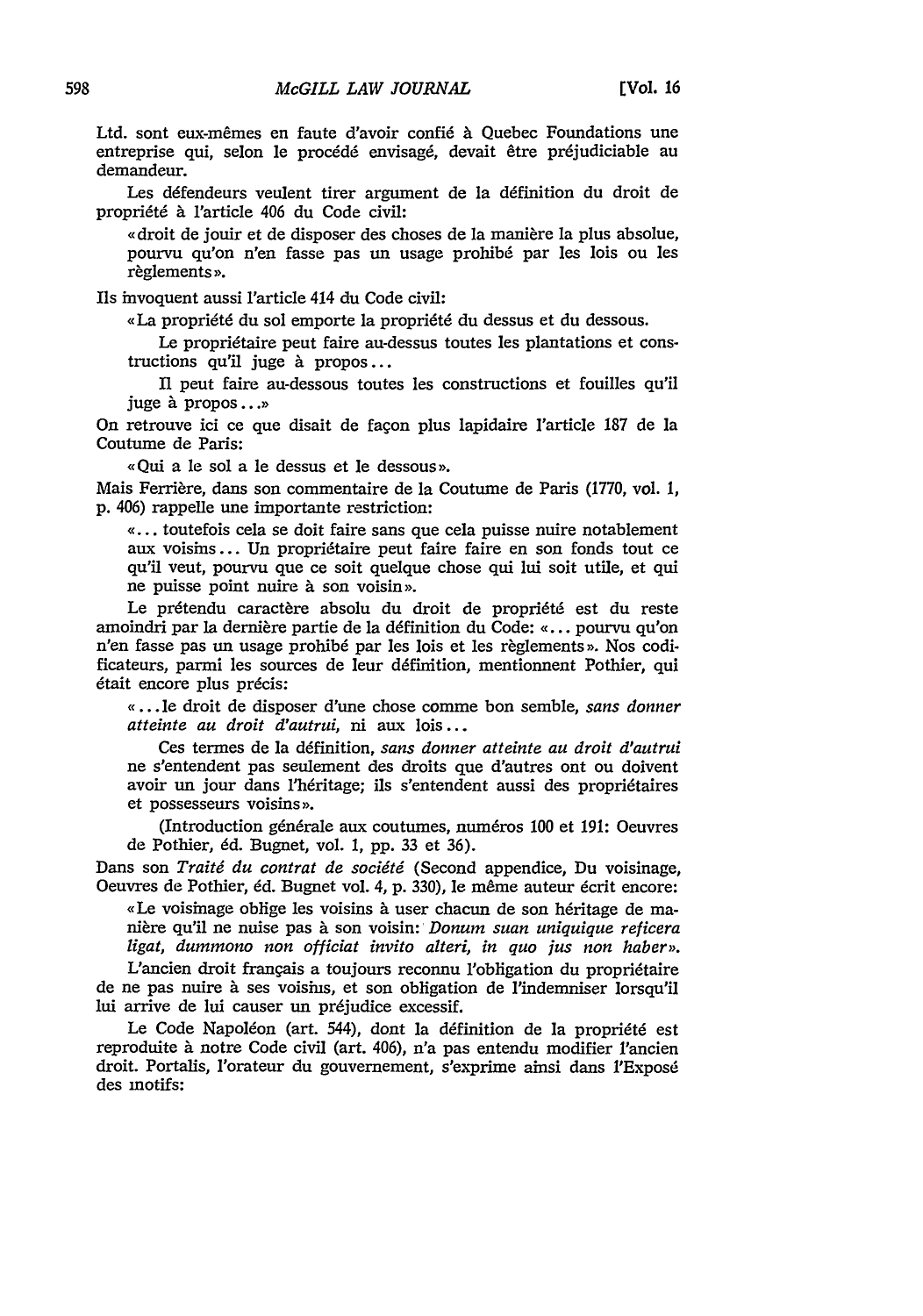«Le droit du propriétaire, quelque étendu qu'il soit, comporte des limites que l'état de société rend indispensables. Vivant avec nos semblables, nous devons respecter leurs droits comme ils doivent respecter les nôtres. Nous ne devons pas nous permettre, même sur notre fonds, des procédés qui pourraient blesser le droit acquis d'un voisin...)

La doctrine en droit francais moderne est bien exposée par Beaudry-Lacantinerie (Trait6 de droit civil, 3e *6d.* **1905,** t. **6):**

#### n. 215, **p. 162**

«Malgré son caractère absolu, elle (la propriété) doit encore être circonscrite en des limites rationnelles qui assurent le légitime exercice des facultés inhérentes à ce droit... ainsi le droit d'user à son gré de la chose se trouve nécessairement limité par l'obligation de laisser au voisin la faculté de jouir aussi de sa propriété...»

#### n. 216, p. 164:

xLe seul fait du voisinage impose donc certaines limitations **h** l'exercice des facultés inhérentes à la propriété dans l'intérêt réciproque des propriétaires ... Le code a déterminé en termes exprès quelques-unes de ces limitations **... )**

#### n. 217, p. 164:

«Mais il est d'autres applications de la même idée que le code n'a pas signalées et qu'il convient d'enregistrer ici comme corollaires d'une formule générale dans laquelle se trouve circonscrite l'obligation inhérente au voisinage...: tout propriétaire est limité dans l'exercice de son droit de propriété par la défense de porter atteinte au droit égal du propriétaire voisin...»

n. 218, p. 169:

«... il ne pourrait, par exemple, opérer des fouilles ni creuser ses fossés de façon à amener la ruine des constructions ou des plantations voisines ... »

La jurisprudence française adopte cette manière de voir et décide que la faculté de tout faire sur sa propriété est limitée par la nécessité de respecter et laisser intacte la propriété voisine (Trib. civ. Seine, 20 avril 1932, Gaz. Pal. 1932, pp. 253 et 254). On retient la responsabilité de celui qui cause à son voisin un préjudice sérieux, c'est-à-dire un préjudice dépassant la mesure des inconvénients ordinaires du voisinage.

Quel est le fondement de cette obligation de réparer le dommage causé au voisin? La plupart des auteurs la fondent sur l'idée de faute. Mais leur notion de faute est alors extensive; ils considèrent que la faute consiste à causer un dommage excessif, quelles que soient les précautions prises pour éviter ou limiter le dommage. C'est l'opimon des professeurs **J.** et L. Mancaud *(Traité de la responsabilité civile*, 6e éd. t. 1, numéros 620-2 et 621) et de Julliat de la Morandière (11e édition du Cours élémen*taire de droit civil français* par Colin et Capitant, t. 1, n. 1875, à la p. 826):

«... si le préjudice se révèle excessif, étant donné les circonstances de temps et de lieu, 'exercice du droit devient antisocial, il constitue une faute et entraîne responsabilité».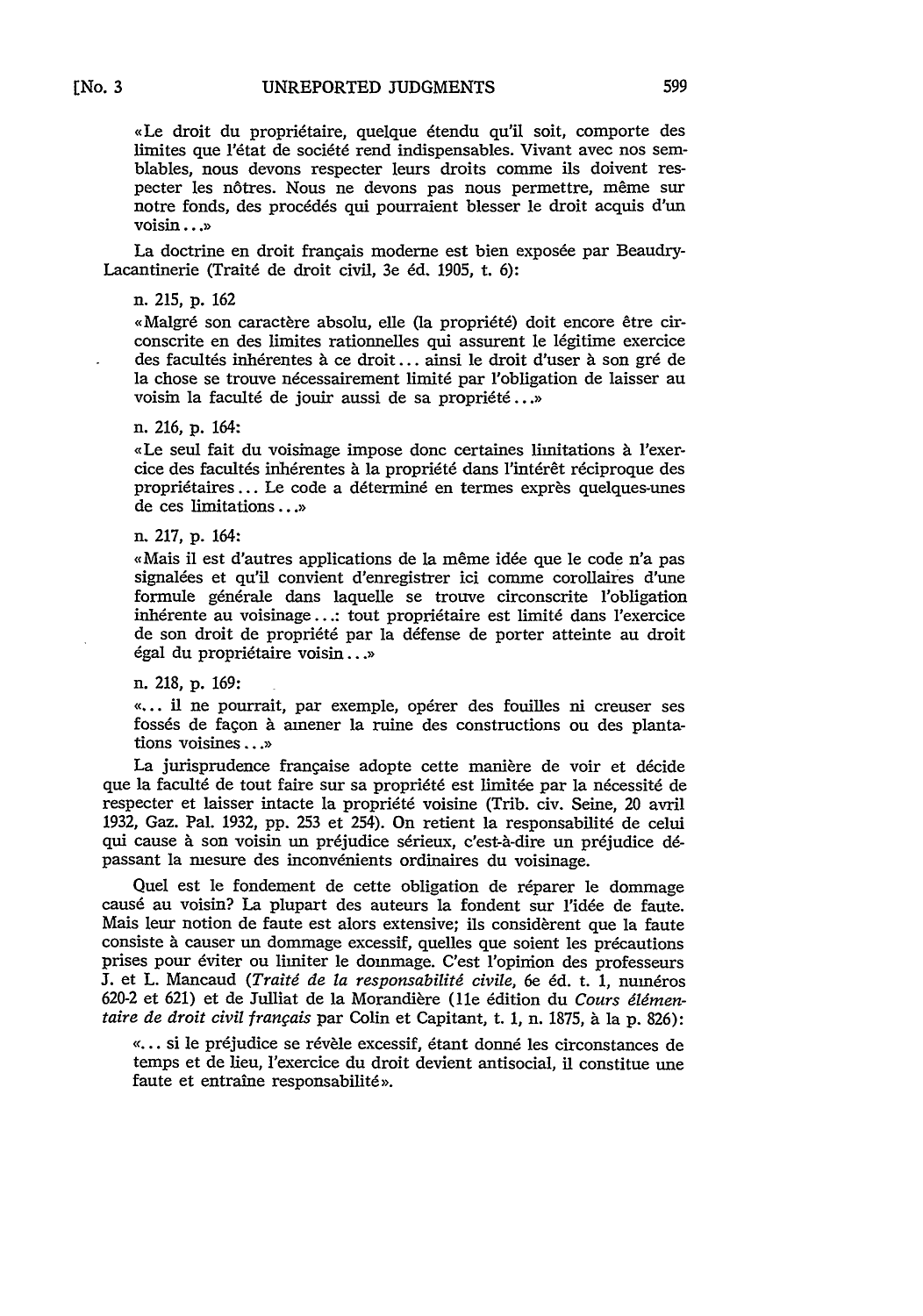Cette opinion est partag6 au Qu6bec par A. Nadeau (dans le t. 8 du *Traitd de droit civil du Qudbec,* n. 213, p. 200) et W.S. Johnson *(Legal Hasards of Excavation in Quebec,* (1953), 31 Can. Bar Rev. 625, à la page 638):

«... as owner of a property, you may use your right of ownership as you wish, providing that in using it you do not damage the equal right of another; the pre-existing legal obligation, the violation of which constitutes a fault is to use your property as not to damage the right of another».

D'après d'autres auteurs, la responsabilité de celui qui cause un dommage à son voisin reposerait sur une obligation légale de réparation, indépendante de l'article 1053 du Code civil. Telle est l'opinion de monsieur le professeur A. Tunc (dans la 6e 6dition du *Traitd de la responsabilitd civile,* par H. et L. Mazeaud et A. Tunc, t. 1, n. 621-2, p. 709), il y aurait un devoir de réparation sans faute. Le fait d'effectuer des fouilles profondes, qui causent un dommage sérieux à son voisin, ne serait pas un acte fautif, quand on a pris toutes les précautions raisonnables pour 6viter de causer un dommage; toutefois, cet acte licite, socialement utile et profitable pour l'économie nationale, obligerait celui qui le pose à réparer le dommage.

Cette conception du fondement de la responsabilité civile est aussi celle exprimée par Maurice Picard, dans le *Traité de droit civil* de Planiol et Ripert (t. 3, 2e éd. 1952, n. 471, à la page 465):

,La faute ne consiste pas ici dans 'acte nocif, puisqu'il est 1'exercice régulier d'un droit, mais dans le refus d'une réparation qui doit accompaguer l'acte... L'acte reste permis parce qu'il est socialement utile, mais, comme il a pour conséquence une sorte d'expropriation du droit d'autrui, il entraîne l'obligation de réparation».

Selon Savatier *(Traitg de la responsabilitd civile,* 2e *6d.* 1951, t. 1, n. 71, à la p. 91).

«Exceptionnellement, une responsabilité entre voisins peut naître sans faute. Elle se rapporte à un état de nécessité, qui fait disparaître la faute de l'agent, mais non, pour la victime, le droit à réparation».

(Voir aussi Jean-Bernard Blaise, *Responsabilitg et obligations coutumigres dans les rapports de voisinage,* Rev. tris. dr. civ. 1963, p. 261).

Cette idée de responsabilité sans faute pour le dommage excessif causé au voisin se retrouve dans la jurisprudence des provinces de *common law* (e.g. *Archdas Free Loan Society v. Shatsky,* (1955), 3 D.L.R. 249, **At** la p. 254, Man. Q.B.) et dans celle de la province de Qudbec. Dans *Drysdale v. Dugas,* ((1897), 26 R.C.S. 20), un propriétaire, autorisé à tenir des écuries à Montréal, avait pris toutes les précautions possibles pour limiter les inconvéments inévitables que son établissement comportait pour les voisins: il n'en a pas moins été tenu de leur payer des dommages-intérêts. Les observations des juges sont significatives à ce sujet:

Hon. juge en chef Strong, aux pages 25 et 26:

"It was much insisted upon at argument here and in the courts below also, that the fact that the appellant acted with extreme care and caution in carrying on his business constituted a justification of the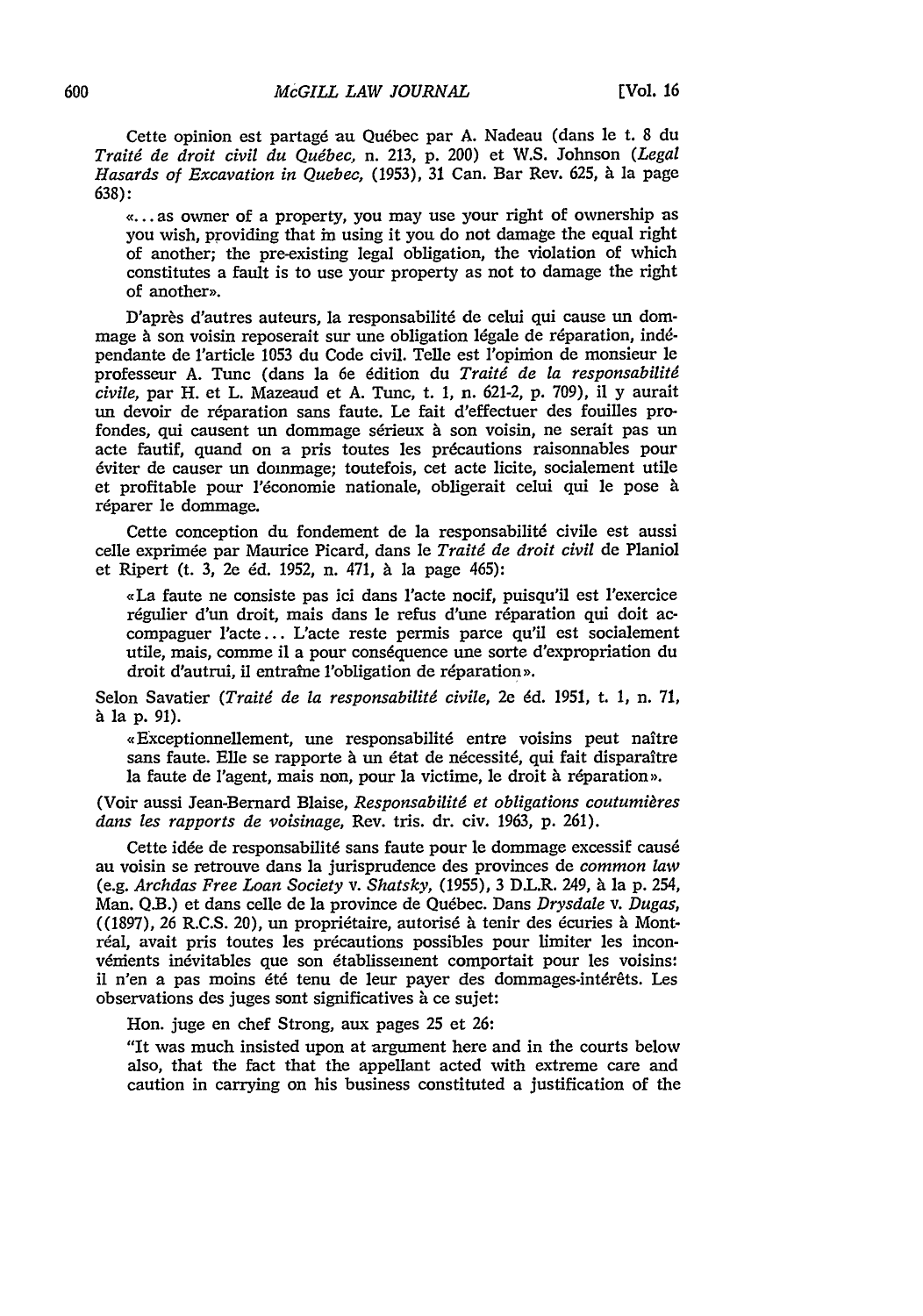acts complained of. This contention is, however, set and shown to be entirely without foundation..."

Hon. juge Taschereau, à la page 27:

« Et il n'exerce son droit de tenir une écurie qu'à la condition de payer les dommages sérieux qu'il cause à ses voisins ».

Bien sûr, la solution eût été différente si le voisinage des écuries n'avait pas constitué un inconvénient excessif (Riberdy v. Crépeau, (1936), hon. juge Gibson, 42 R.L. 402). La Cour suprême du Canada a eu l'occasion de réaffirmer le principle formulé dans *Drysdale v. Dugas, (Garceau v. The Montreal Street Railways Co.,* (1931), 31 R.C.S. 463, **6** la p. 467). Notre Cour d'appel a abondé dans le même sens dans *The Montreal Street Railway Co. v. Gareau,* (1901), **10** B.R. 417.

Hon. juge Blancher, à la p. 429:

«Le fait que l'appelante a construit son usine avec solidité, qu'elle a érigé ses machines selon les règles de l'art, et qu'elle les exploite avec prudence et uniquement pour les fins pour lesquelles elles sont destinées, ne peut la rendre indemne des dommages qu'elle cause».

Me Louis-Philippe Pigeon, maintenant juge de la Cour Supreme du Canada, est aussi d'avis que toute personne, en exergant prudemment son droit de faire des fouilles, est responsable du dommage sérieux causé au voisin. Il y voit un cas de «strict responsibility», c'est-à-dire de responsabilité sans faute *(Stare Decisis and Lateral Support,* (1953), 31 Can. Bar Rev. 349).

Les défendeurs ne pourraient échapper aux conséquences de cette responsabilité objective en invoquant l'autorité d'ailleurs très discutée de la d6cision du Conseil Priv6 dans *C.P.R. v. Roy* ([1903] A.C. 220). Dans cette affaire, une loi de la Province avait *spdcialement et par privilege* autorisé l'appelante à poser l'acte dommageable: c'est la raison pour laquelle on n'a pas retenu sa responsabilité. L'appelante admettait que selon le droit commun elle serait responsable (à la page 223):

"The appellants admit that at common law they would be responsible for damage to others caused by fires from their locomotives, *irrespective of question of negligence on their part,* but contend that the statute... has taken away the common law liability, and left them responsible only for the effect of negligence".

Les défendeurs ont commis une faute en négligeant d'avoir recours à des procédés plus efficaces pour éviter de causer du dommage à autrui; cependant, même si les défendeurs n'avaient commis aucune faute, ils seraient légalement responsables du dommage excessif causé à leur voisin.

Les défendeurs Katz et Centretown Enterprises déclinent toute responsabilité pour les dommages qu'a pu causer la défenderesse Quebec Foundations, attendu que cette dernière a agi comme entrepreneur indépendant. Ils pourraient invoquer à cette fin les jugements rendus dans *Dame Hogan v. Specialty Realty Inc.* ([1963] C.S. 400, *t* la p. 403), *Dame* Bélanger v. Tétreault Frères Ltée ([1944] C.S. 317), et *Watson v. Corporation du pont du Lac St-Louis* ((1937), 43 R.L. n.s. 372). Toutefois, si la responsabilité pour le dommage excessif causé au voisin est fondée sur une obligation légale ou coutumière, indépendante de toute faute, les propriétaires qui ont confié les travaux d'excavation n'en sont pas libérés par leur